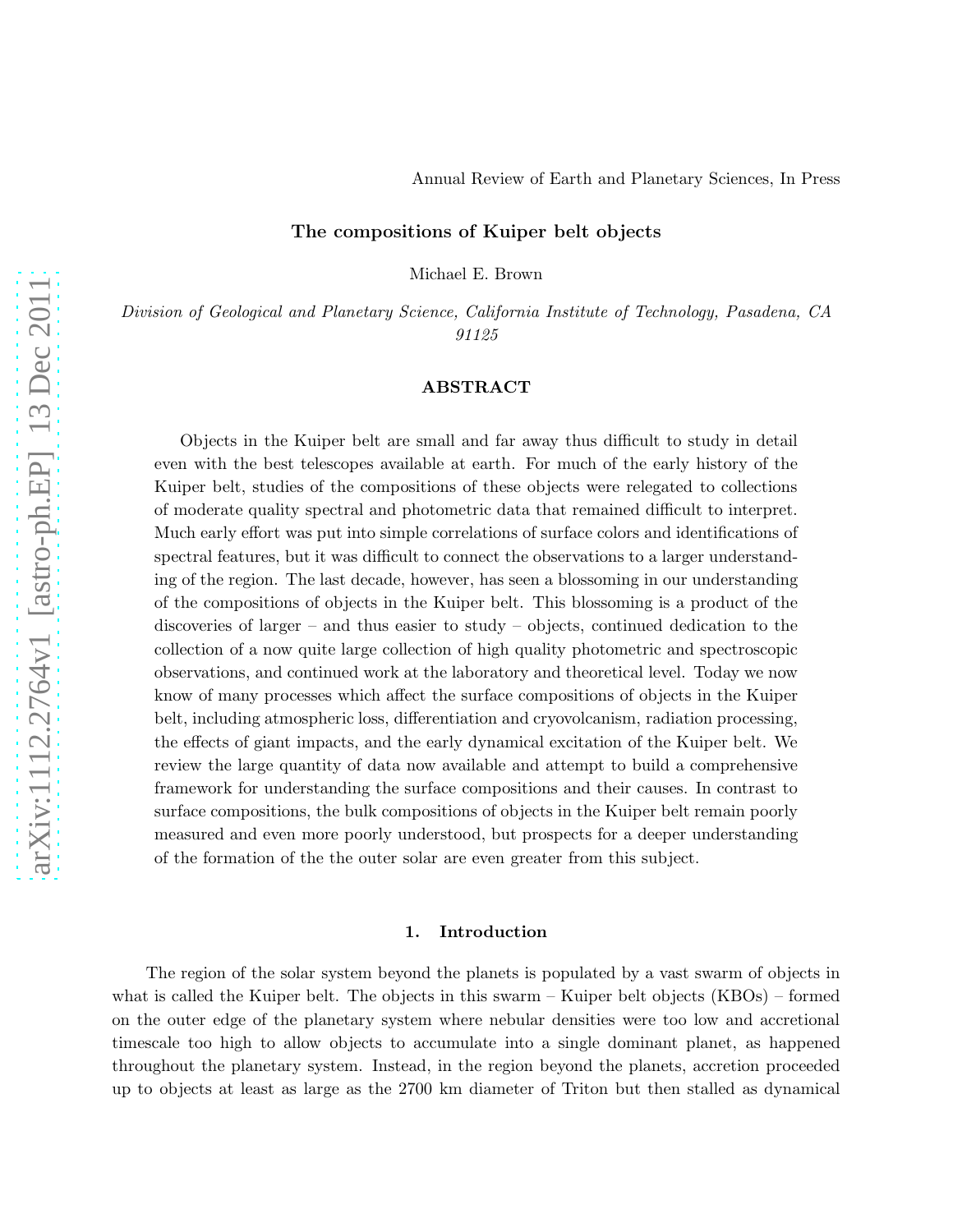excitation of the region caused collision velocities to be too high to allow continued accretion. Today, encounters between objects in the outer solar system lead to erosion to smaller diameters.

Much of we have learned from the Kuiper belt has come from study of the dynamics of these bodies (i.e. [Morbidelli, Levison & Gomes 2008](#page-36-0)). Understanding the dynamical state of a KBO is straightforward: after an object is discovered, a few observations spaced over several years are usually sufficient to define a precise orbit for the object [\(Bernstein & Khushalani 2000\)](#page-32-0). Since their formation KBOs have been moved around by the gravitational tugs and perturbations of the giant planets, and their current locations preserve a record of these billions of years of interactions. Our current understanding of the rearrangement and migration of the giant planets is based largely on this record.

In principle, the objects in the Kuiper belt also contain a wealth of information on the chemical conditions in the earliest solar system. The materials in these objects have, for example, avoided much of the high temperature and pressure processing to which materials in the inner solar system have been subjected. In practice, however, understanding the detailed composition of KBOs in their native environment has proved difficult. Most objects are small, far away, and thus difficult to study even with the largest telescopes available. For the small number of objects large enough for detailed compositional study to be feasible, only the surface chemistry, which is clearly not representative of the entire body, is accessible to observation. For detailed understanding of ices and minerals incorporated into bodies in the early outer solar system, short-period comets, which are generally derived from the Kuiper belt, are much better targets for study.

For the first decade of the study of compositions of KBOs, most effort was put into simple cataloging and classifying the surfaces, with little insight into underlying causes. The past decade, however, has seen a maturation of both the data sets available and the physical and chemical insights into their meaning. The chemical composition of KBOs serves a tracer of the physical and chemical processes to which these bodies were subjected at formation and in the time period since. Using studies of surface composition we have gained insight into atmospheric processes, differentiation and cryovolcanism, radiation processing, the effects of giant impacts, and the early dynamical excitation of the Kuiper belt.

In this review we attempt to formulate a coherent picture explaining the compositions of Kuiper belt objects. We show that KBO surface composition divides most strongly by size, with large, medium, and small objects having distinct surface types, and we propose physically and chemically plausible hypotheses for all of these surfaces. We attempt to formulate similar hypotheses for the bulk compositions of KBOs, but we find no satisfactory hypothesis that fits the current data. We end with some thoughts on important open questions that would best allow progress to be made in these areas.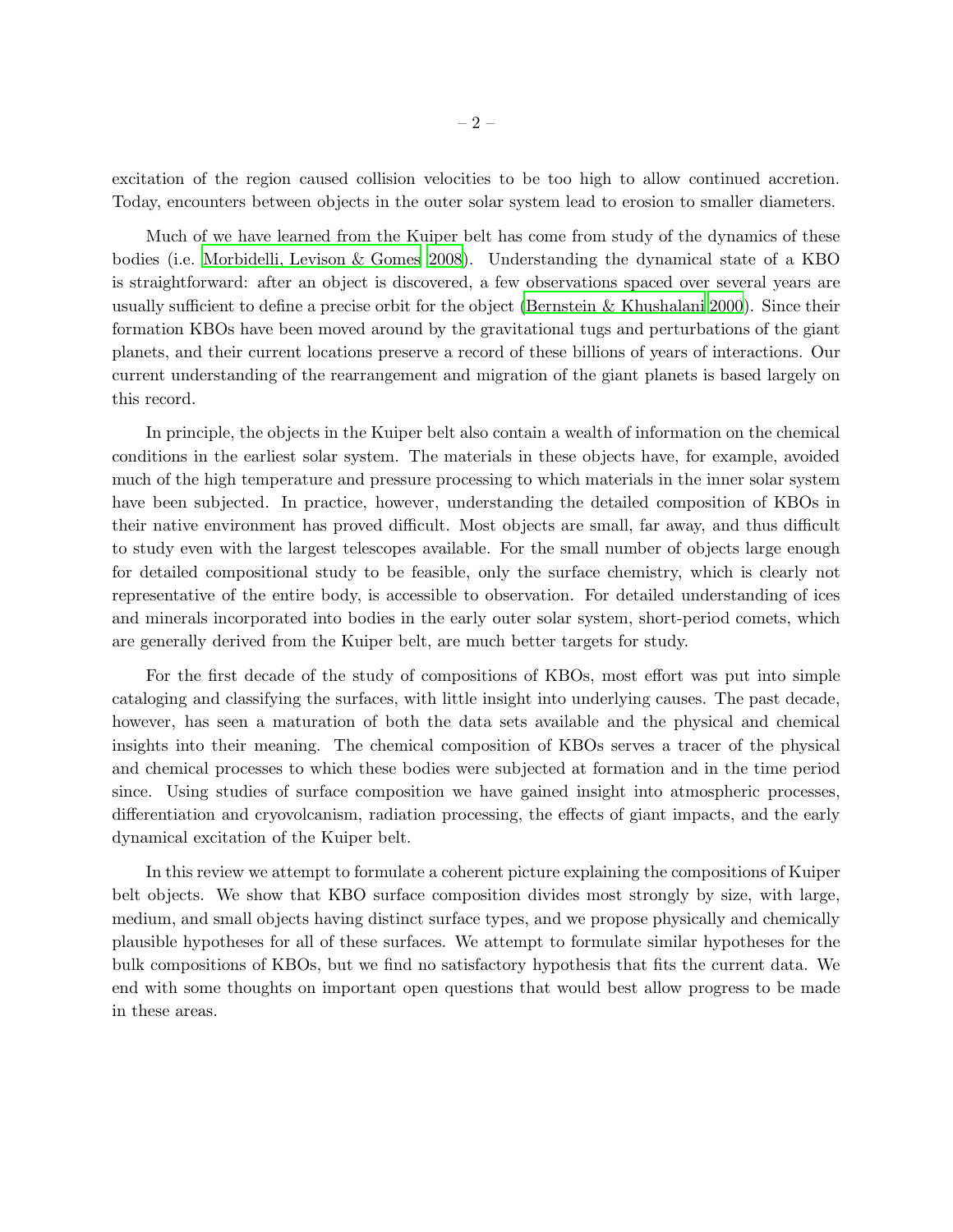## 2. The largest Kuiper belt objects

## 2.1. Volatiles

Spectroscopic study of some of the earliest discovered KBOs revealed surfaces that were either spectrally featureless or contained only small amounts of absorption due to water ice. These early spectra of relatively small objects were in marked contrast to the reflectance spectrum of the much larger Pluto, which is rich in absorption features due to  $CH_4$ ,  $N_2$ , and CO (see [Cruikshank et al.](#page-34-0) [1997;](#page-34-0) [Brown 2002](#page-32-1), for reviews), all of which are volatile at the 30-50 K surface temperatures of Pluto. Triton, a body even larger than Pluto and thought to be a captured KBO, has a similar compliment of volatile chemicals on its surface [\(Brown et al. 1995](#page-33-0)). The advent of wide field surveys of the outer solar system [\(Trujillo & Brown 2003](#page-37-0); [Brown 2008;](#page-32-2) [Schwamb et al. 2010\)](#page-37-1), however, led to the discovery of objects approaching and even comparable in size to Pluto, many of which are also covered in some of these same volatile chemicals.

Definitive detections of CH4 (a molecule with strong absorption bands in the near-infrared which make the species easy to detect) have now been made on 6 of the 8 largest known KBOs: Triton, Eris, Pluto, Makemake, Sedna, and Quaoar [\(Brown et al. 1995;](#page-33-0) [Cruikshank et al. 1997](#page-34-0); [Brown, Trujillo & Rabinowitz 2005;](#page-33-1) [Licandro et al. 2006](#page-35-0); [Barucci et al. 2005](#page-32-3); [Schaller & Brown](#page-36-1) [2007a](#page-36-1)). A 7th – 2007 OR10 – is suspected from indirect evidence to also contain CH<sub>4</sub>, but no confirming spectrum has yet been obtained [\(Brown, Burgasser](#page-33-2) & Fraser [2011](#page-33-2)). N<sub>2</sub> and CO have weaker absorption bands and are therefore more difficult to detect, so no absorptions due to these species have been detected on any objects other than Pluto or Triton. Figure 1 shows a composite of spectra of some of the volatile-containing KBOs.

The specific volatile species detected on these largest KBOs are not surprising. Of the molecules know to be abundant in comets,  $CH_4$ ,  $N_2$ , and  $CO$  are the only ones that have moderate vapor pressures at the temperatures in the Kuiper belt. Most other major molecules remain in the frozen state on the surface, while some super-volatiles, like noble gasses, have such high vapor pressures that, if they were present, they would be exclusively in the gas phase.  $CH_4$ ,  $N_2$ , and  $CO$ , in contrast, can reach an equilibrium between frost on the surface and a molecular atmosphere. This surfaceatmosphere exchange ensures that, when volatile abundances are sufficiently high, the volatile frosts will coat the surface, masking the composition of whatever lies beneath.

The relative abundances on the volatile containing KBOs are not identical. On Makemake, the brightest and most easily studied of the newly discovered large objects, the CH4 absorption features appear significantly different from those on the other volatile-rich KBOs. The absorption lines are broad and saturated, as occurs when the optical path lengths through the solid  $CH<sub>4</sub>$  are long. The surface producing this spectrum has been modeled as a solid slab of  $CH<sub>4</sub>$  with voids approximately ∼1 cm apart [\(Brown et al. 2007a](#page-32-4); [Eluszkiewicz et al. 2007](#page-34-1)). On Pluto and Triton, in contrast, small wavelength shifts in the position of the near-infrared absorption features of the CH<sub>4</sub> show that the molecule primarily occurs as a minor constituent diluted in an  $N_2$  matrix [\(Cruikshank et al. 1993](#page-34-2);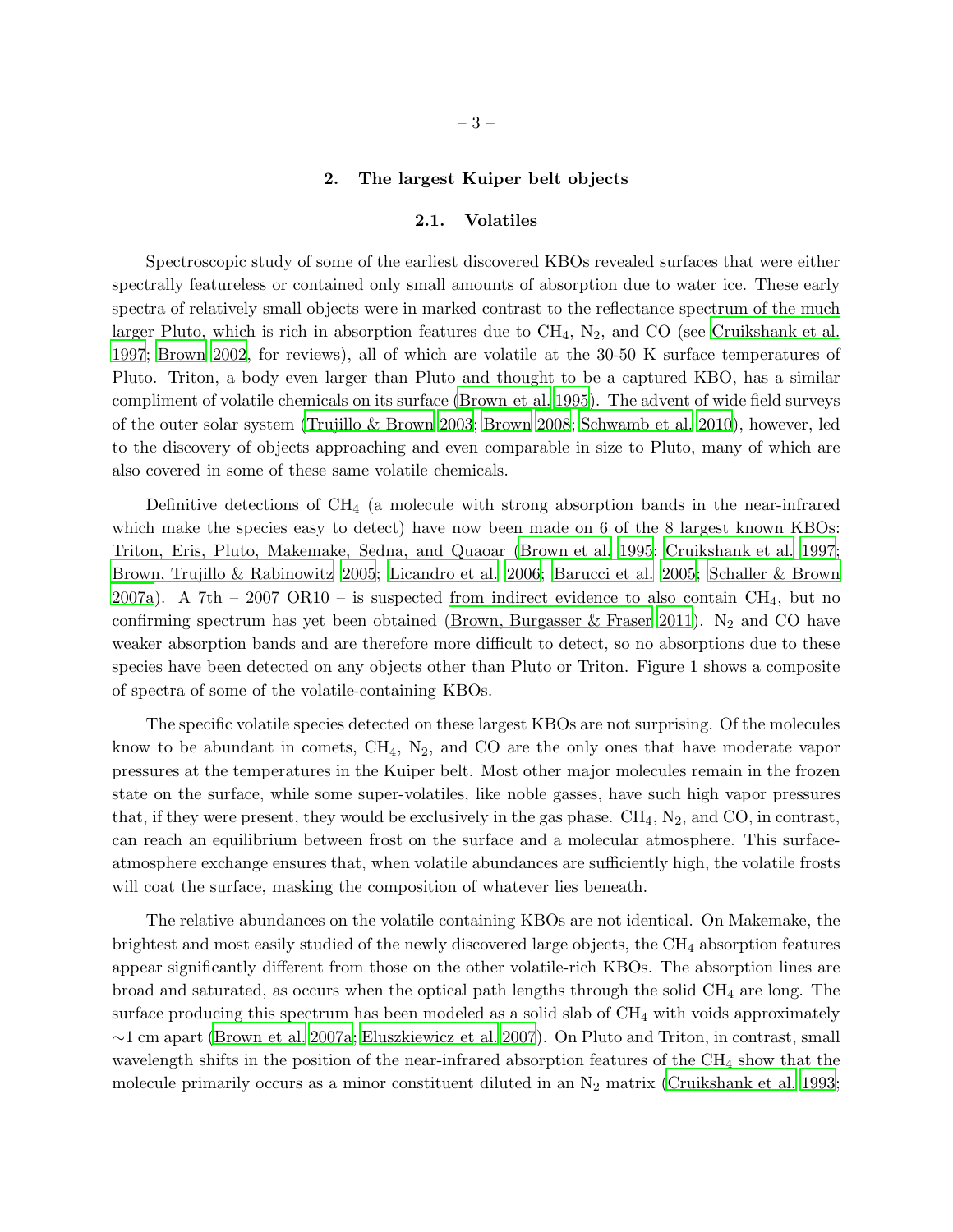

Fig. 1.— Spectra of four of the largest and most volatile rich KBOs. The prominent CH<sub>4</sub> absorption lines can be seen on all objects. The weaker CO and  $N_2$  lines can only be detected on Pluto.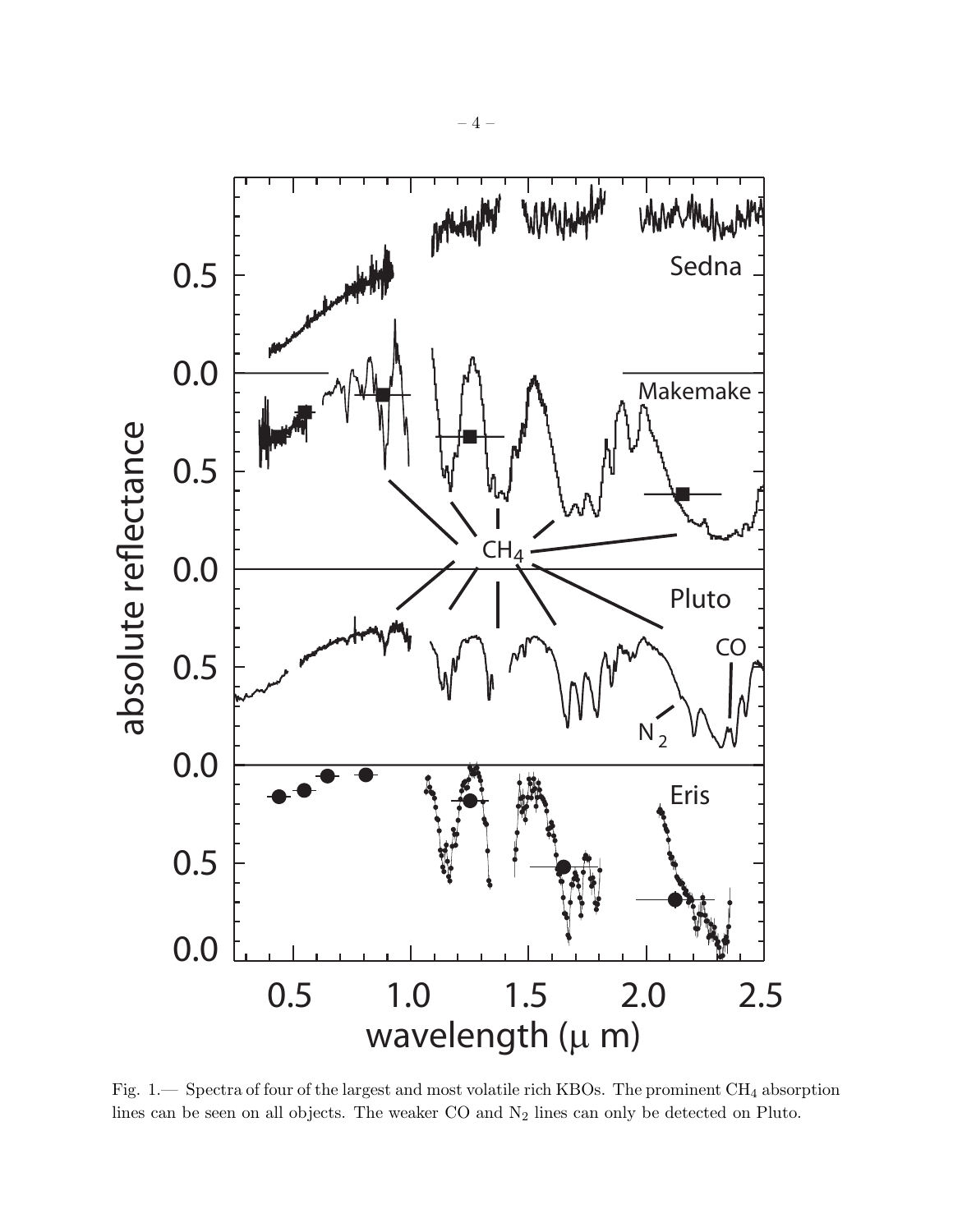[Owen et al. 1993](#page-36-2)) though regions of pure  $\text{CH}_4$  frost are also seen to exist (Douté et al. 1999).  $\text{CH}_4$ is at least an order of magnitude more abundant compared to  $N_2$  than it is on Pluto [\(Brown et al.](#page-32-4) [2007a](#page-32-4)). The presence of  $N_2$  has nonetheless been indirectly inferred by noting small shifts in the wavelengths of some of the far red CH<sub>4</sub> absorption features [\(Tegler et al. 2008b\)](#page-37-2).

Quaoar, even more dramatically, has such a low surface abundance of  $CH<sub>4</sub>$  that only the strongest absorption features are detectable, superimposed on a background of water ice absorption [\(Schaller & Brown 2007a](#page-36-1)). The CH4 seems to be a patchy covering on an involatile water ice substrate. The more recently discovered 2007 OR10 is thought to have a similar surface composition to Quaoar, based on its size and its optical colors (see below).

The presence of volatiles on these large objects and even the differences in relative abundances between the volatiles can be explained by a simple model of volatile loss and retention in the Kuiper belt developed by [Schaller & Brown \(2007b\)](#page-36-3). In this model all KBOs are assumed to start with typical cometary abundances but then volatile escape to space occurs at a rate determined by the surface temperature and gravity. Volatile loss can occur through a variety of mechanisms on a small body with a vapor-pressure controlled atmosphere, but the slowest mechanism possible is simple Jeans escape from an atmosphere in hydrostatic equilibrium at its surface equilibrium temperature. An updated version of the model results of [Schaller & Brown \(2007b\)](#page-36-3) (from [Brown, Burgasser & Fraser \(2011](#page-33-2))) is shown in Figure 2. In short, volatiles can be retained on objects which are either massive enough to prevent significant Jeans escape or cold enough to prevent significant vapor pressure of the frosts. The three main volatiles behave slightly differently because of differing vapor pressures and molecular masses.  $N_2$  or CO have identical molecular masses, so escape identically for identical vapor pressures, but  $N_2$  is more volatile, so  $N_2$  always has a higher vapor pressure and escapes more quickly. CH<sub>4</sub> has the lowest vapor pressure of the three, so generally escapes more slowly, but for high enough temperatures the vapor pressure is sufficiently high that the escape is controlled more by molecular weight, and the lighter CH<sub>4</sub> escapes the quickest.

In the model, four important regimes are seen, corresponding nearly precisely to the observations. The largest and coldest objects – Triton, Eris, Pluto, and Sedna – have the ability to maintain their full complement of volatiles. All three volatiles have indeed been detected on Triton and Pluto. On Eris and Sedna direct detection of  $N_2$  is difficult owing to the faintness of the objects, the weakness of the single quadrapole  $N_2$  absorption line, and the fact that at the low temperatures of the very distant Eris and Sedna,  $N_2$  should be in its  $\alpha$  state leading to an extremely narrow absorption feature [\(Tryka, Brown & Anicich 1995](#page-37-3)). On Eris, however, subtle shifts in the far red portion of the spectrum again show evidence that some  $\text{CH}_4$  is diluted within a N<sub>2</sub> matrix [\(Tegler et al. 2010](#page-37-4)). For Sedna, early observations suggested the presence of an  $N_2$  absorption feature, but this feature appeared similar to that on Triton, a broad feature of  $\beta$ -nitrogen, which would be difficult to explain on the frigid Sedna [\(Barucci et al. 2005\)](#page-32-3). Other observations have failed to confirm this feature [\(Barucci et al. 2010\)](#page-32-5). It appears likely that  $N_2$ , even if abundant on Sedna, would be nearly impossible to detect spectroscopically. CO would be extremely difficult to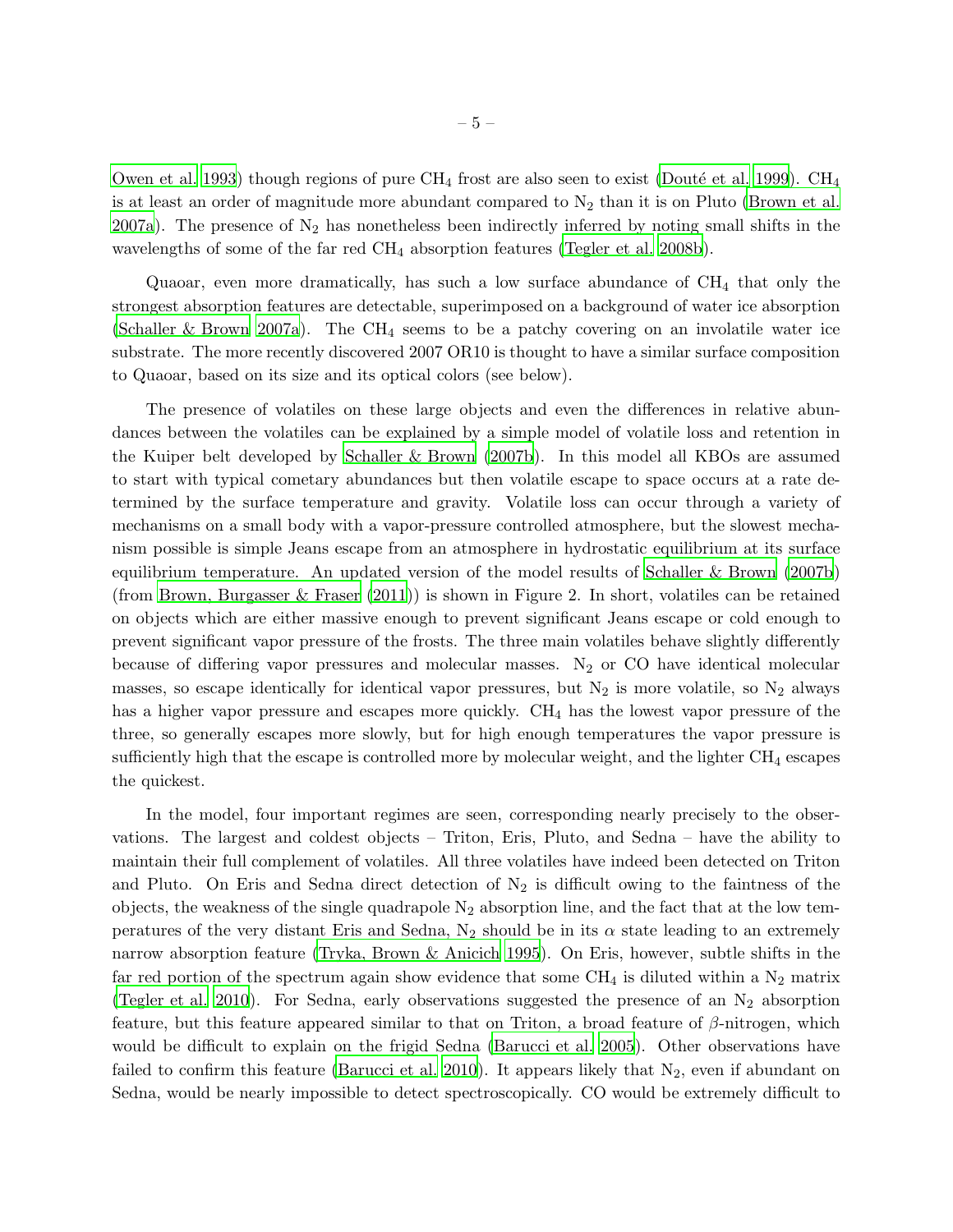

Fig. 2.— Volatile retention and loss in the Kuiper belt. Objects to the left of the CH4, CO, and N2 lines are too small and too hot to retain any of those surface volatiles over the age of the solar system, while objects to the right can retain those volatiles. All objects shown in purple have had  $CH_4$  measured on their surfaces. Some have additionally had  $N_2$  or CO detected. No objects to the left of the lines have had any of these volatiles detected. Methane is suspected, but not confirmed, on 2007 OR10.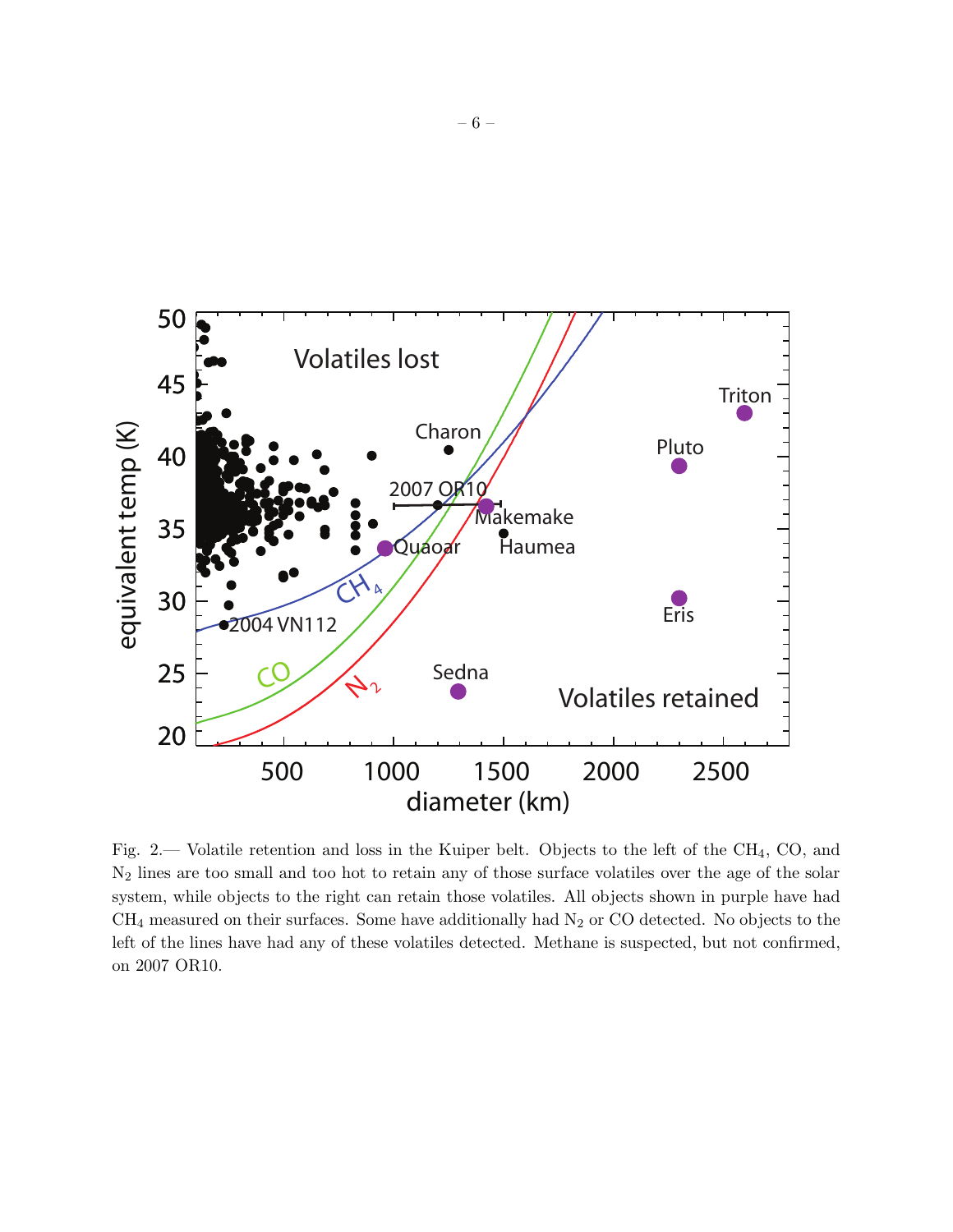detect on Eris or Sedna, and, to date, no meaningful upper limits have been placed.

The next major regime in the model is occupied only by Makemake. Makemake has just the right size and temperature to be able to retain its CH4, but to be on the edge of not being able to retain  $N_2$  and CO. The unusual surface of Makemake appears well explained by this model. With a low abundance of  $N_2$  on the surface,  $CH_4$  becomes the major constituent and anneals into large slabs, giving rise to the long optical path lengths which saturate the infrared spectrum.

The third regime in the model is the transition where  $\text{CH}_4$  can only barely be retained and other volatiles are nonexistent. Quaoar and potentially 2007 OR10 are both in this regime. These objects are both sufficiently depleted even in methane that their water ice substrate is visible in regions not covered by methane.

The object 2004 VN112, though likely small, has a perihelion of 47 AU and thus stays cold enough to potentially retain at least CH4. This object is too faint for infrared spectroscopy, so we have no direct indication of its surface composition, and its albedo, and thus, size is unknown. Its optical colors are relatively neutral, however, suggesting that it is not dominated by  $CH_4$  irradiation products (see below). Further physical study of this object is clearly warranted.

The final regime within this model is the region in which most of the Kuiper belt resides, where temperatures are too high and masses are too low, so that even with slow Jeans escape, the three main volatiles must be depleted over solar system time scales.

To date, this model has been flawless for determining which objects do and do not retain volatiles in the Kuiper belt (with the important exception of Haumea, which is discussed below). It is interesting – and even unexpected – that such a simple model would work so well. The wellstudied atmospheres of Pluto and Triton, for example, do not conform to the simple assumptions of surface temperature hydrostatic equilibrium and Jeans escape. Perhaps, however, the power of the model is that as volatiles begin to become depleted through faster mechanisms such as hydrodynamic escape, the atmosphere eventually becomes tenuous enough that Jeans escape is the only remaining mechanism functioning. Jeans escape is then so slow compared to other processes that it eventually dominates the total amount of time that it takes for volatile loss.

While Kuiper belt volatiles have mostly been studied from infrared spectroscopy, stellar occultations provide another alternative for study of volatile compositions. Such occultations should be able to provide insights into  $N_2$  abundances on Eris, Makemake and Sedna and occultations should provide the best means of looking for volatiles around small distant objects such as 2004 VN112.

## 2.2. Radiation processing

All bare surfaces in the solar system are subject to irradiation by solar wind, UV photons, and cosmic rays, all of which are capable of inducing chemical changes in the surfaces. The surface colors of most KBOs are likely set by this irradiation (see below), but, for many years, the only radiation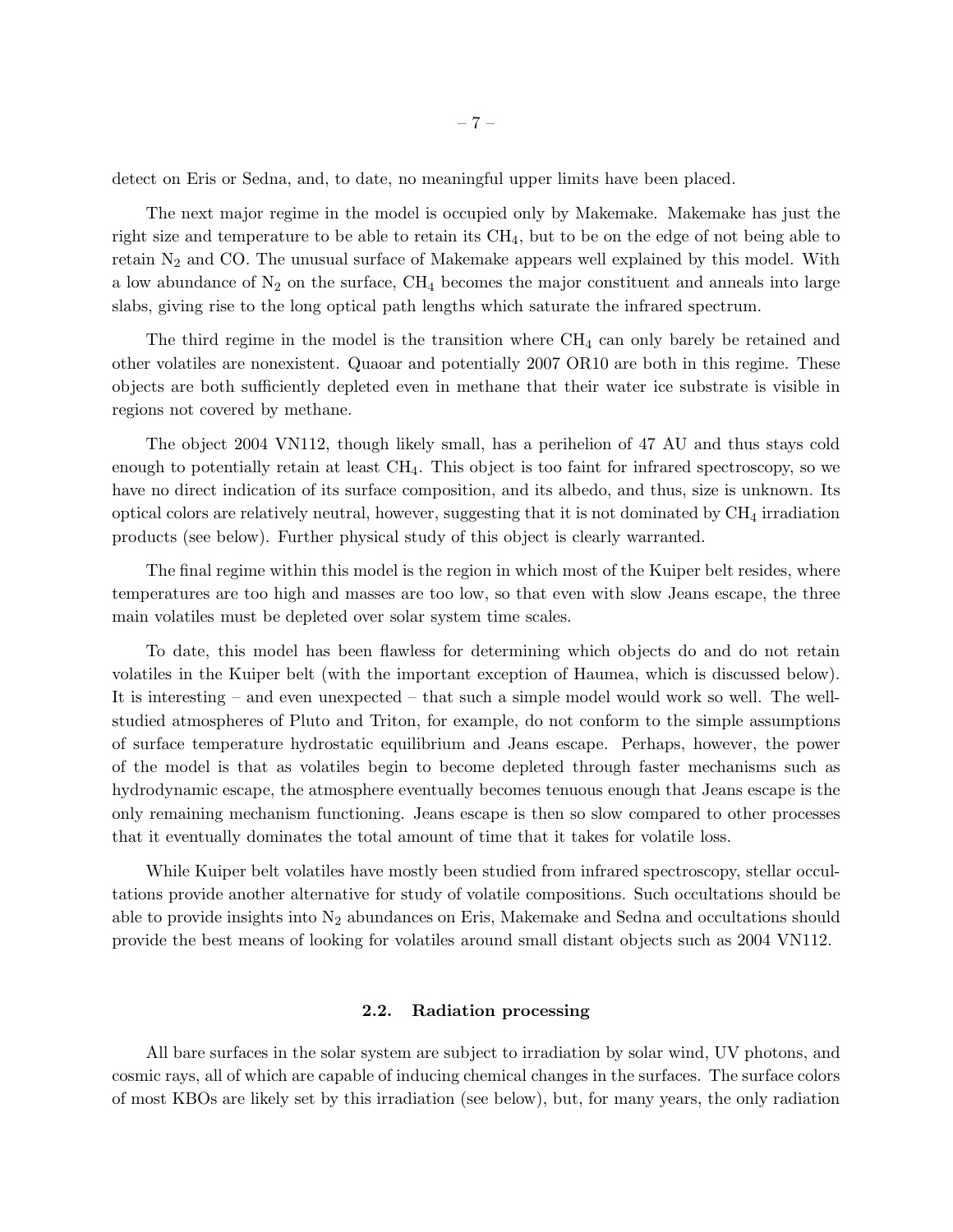products thought to be seen in the outer solar system were tholins – the reddish involatile residues of long term irradiation of hydrocarbon and nitrogen containing compounds. Many other simpler molecular radiation products of  $N_2$ , CO, and CH<sub>4</sub> were synthesized in laboratories and predicted to be present on Pluto or Triton [\(Hudson et al. 2008](#page-35-1)), but the low abundances, difficult-to-observe spectral features, and lack of adequate data prevented any positive detections.

The discovery of the large slabs of  $CH_4$  on Makemake, however, also led to the first direct detection of simple radiation products. The saturation of the strong  $CH<sub>4</sub>$  absorption line around 2.3 $\mu$ m allows deviations from the CH<sub>4</sub> spectrum to be easily identified. The strongest deviations are clearly due to the presence of  $C_2H_6$  (Fig 3).  $C_2H_6$  forms from the combination of two CH<sub>4</sub> molecules which have each had a hydrogen atom removed by irradiation, and it is the first stable molecule to form in the presence of  $\text{CH}_4$  irradiation [\(Bennett et al. 2006](#page-32-6)).

Makemake, which is dominated by  $\text{CH}_4$  rather than  $\text{N}_2$ , as on Pluto, is an ideal laboratory for understanding this radiation processing. On Pluto, creation of  $C_2H_6$  is stymied by the dilution of the CH<sub>4</sub> in a  $N_2$  matrix. Radiation can remove a hydrogen atom, but another CH<sub>3</sub> radical will rarely be present to form  $C_2H_6$ . Nonetheless, recent observations have suggested a small amount of  $C_2H_6$  on Pluto, as well [\(DeMeo et al. 2010;](#page-34-4) [Merlin et al. 2010a\)](#page-36-4), presumably coming from the small regions of pure  $\text{CH}_4$  which have been detected (see above).

Quaoar, though having significantly less coverage of  $\text{CH}_4$  on its surface than Makemake, also appears to have detectable  $C_2H_6$  embedded within its surface, which would be expected for an object with  $CH_4$  and little to no  $N_2$ . Quaoar is also unusual for having both deep water ice absorption features and a very red color. The radiation processing of CH4 appears likely to be the cause of this coloration; long-term irradiation of  $\text{CH}_4$  will cause the ice to turn red [\(Brunetto et al.](#page-33-3) [2006\)](#page-33-3). 2007 OR10, which appears in a similar regime of volatile retention as Quaoar, has a similar very red surface combined with deep water ice absorptions, leading to the hypothesis that it, too, contains CH4, and, presumably, its radiation products.

After the creation of  $C_2H_6$ , continued irradiation leads to  $C_2H_2$  (acetylene) and  $C_2H_4$  (ethylene). These molecules have increasingly difficult to detect spectral features and have not been detected on Makemake – or any other object in the solar system – to date, but it is likely that they are present as temporary products which eventually lead to the red coloration of the long-chain hydrocarbons.

Orcus is similar in size to Quaoar but warmer, and thus is not expected to retain volatiles. [Delsanti et al. \(2010](#page-34-5)) nonetheless suggest the detection of  $C_2H_6$ , an involatile irradiation product on this surface. While it is possible to imagine a scenario in which  $CH<sub>4</sub>$  irradiation leads to irradiation products which then stay behind as a lag deposit after the CH4 has been lost, it is difficult to construct a scenario in which the surface does not also retain the red coloration of more complex irradiation products. Orcus is instead amongst the most neutrally colored KBOs. We suspect the higher signal-to-noise spectra of Orcus will confirm a lack of methane irradiation products on its surface.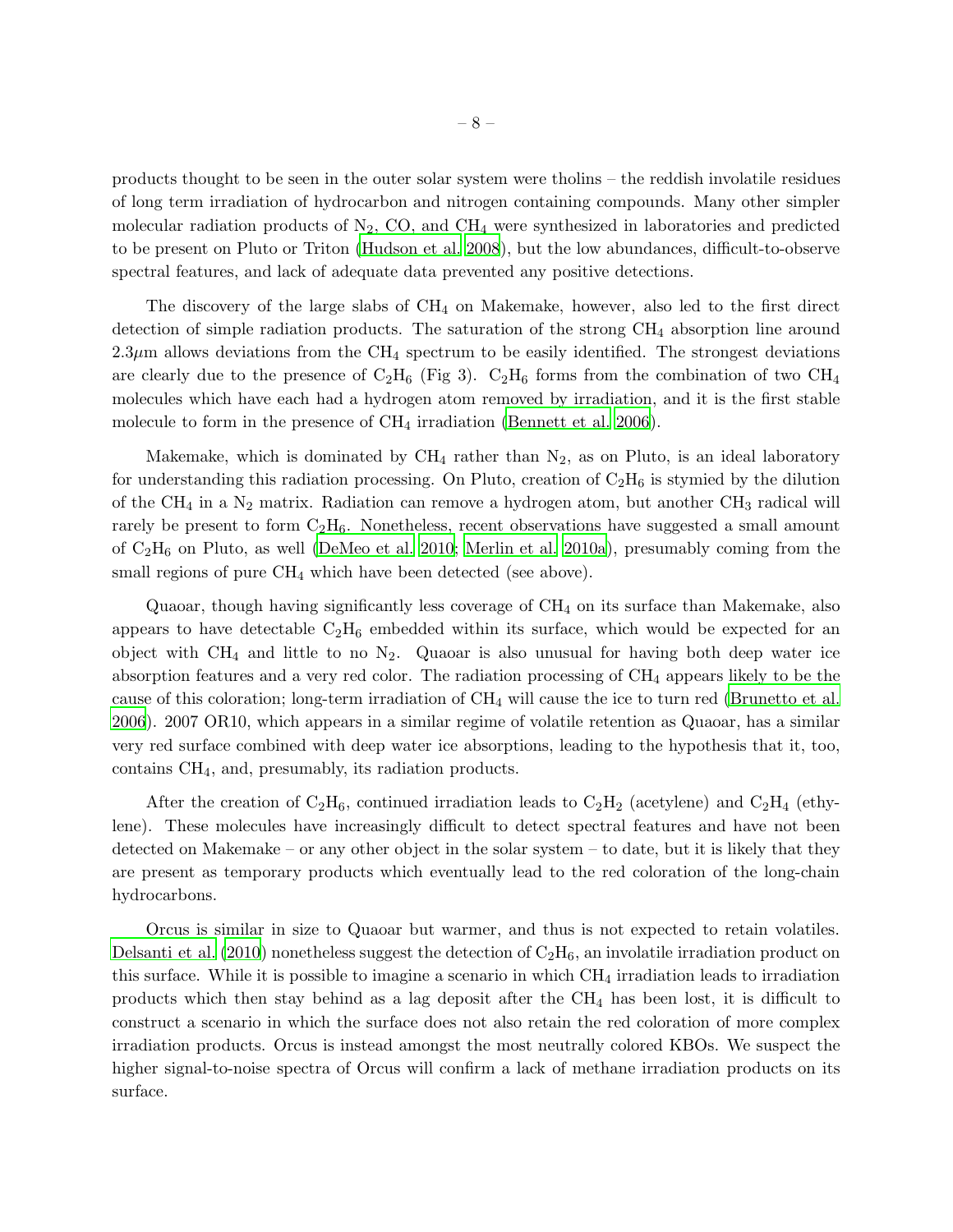

Fig. 3.— Detection of pure ethane on Makemake. The data show the difference between the data and a  $\text{CH}_4$  model of the surface. The deviations from the  $\text{CH}_4$  model show the clear signature of pure ethane ice, an expected irradiation product of CH4. Evidence for additional absorption is present, but no positive identification of the species has yet occurred.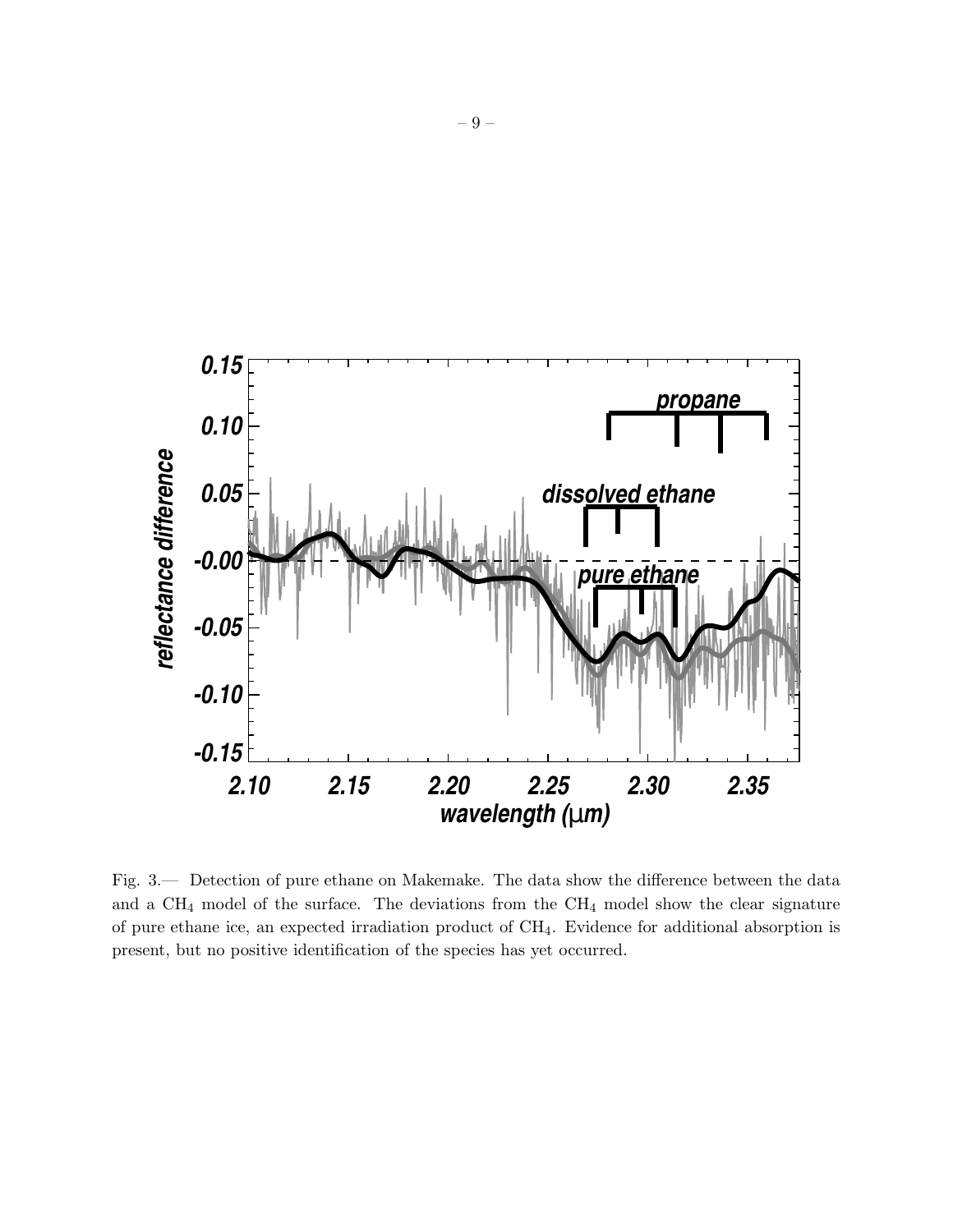## 2.3. Haumea and its family

Haumea is unique in the solar system. It is the fastest rotating and most elongated gravitationally bound object in the solar system, has a density nearly that of rock [\(Rabinowitz et al. 2006\)](#page-36-5), and is surrounded by two moons [\(Brown et al. 2005](#page-33-4), [2006\)](#page-33-5). Though it is one of the largest objects in the Kuiper belt and would be predicted by the simple model above to contain abundant volatiles, its surface is instead dominated by what appears to be nearly pure water ice [\(Trujillo et al. 2007\)](#page-37-5). The moons likewise appear to have surfaces of pure water ice [\(Barkume, Brown & Schaller 2006](#page-31-0); [Fraser & Brown 2009\)](#page-35-2), and a dynamical family of KBOs with pure water ice surfaces exists in orbits separated from Haumea by only a few hundred meters per second (Fig 4).

While Haumea is large enough to be differentiated, so that we can imagine an icy outer layer surrounding a predominantly rocky body, the known dynamical family members and the satellites range in size from ∼70 to ∼ 370 km (assuming 0.7 albedos), likely too small to be differentiated. For these objects, the fact that the surfaces appear to be nearly pure water ice strongly suggests that these objects are nearly pure water ice in their interiors, also. In particular, the mutual orbital perturbations of the two Haumea satellites show that their masses are consistent with them having bulk densities even lower than 1 g cm<sup>-3</sup> [\(Ragozzine & Brown 2009](#page-36-6)).

All of these characteristics are likely the product of a single oblique giant impact onto a differentiated proto-Haumea earlier in the history of the solar system [\(Brown et al. 2007b\)](#page-32-7). Prior to impact, the proto-Haumea would have been differentiated into a rocky core, a relatively pure water ice mantle, and a crust of volatiles that had been driven to the surface and their irradiation products. The oblique impact then gave Haumea its fast rotation, causing its extreme elongation. In addition, the impact must have blasted off a significant fraction of the proto-Haumea's icy mantle, which then became the satellites and the collisional family.

In this scenario, the nearly pure water ice surface of Haumea (along with its high density) occurs because we are viewing the exposed layers of the interior pure icy mantle. The nearly pure water ice surfaces of the dynamical family members and the satellites occur because they are fragments of the interior of the mantle. Long term irradiation of these pure ice fragments does not cause any of the reddening or darkening that would be expected if any hydrocarbons were present. Fragments of the crust, which should have contained more irradiated hydrocarbons, presumably were created also, but the volume of crust is much smaller than that of mantle, and there is currently no method for positive identification of non-ice components of Haumea, so to date only mantle fragments are known.

Even if the post-impact Haumea and its collisional family originally began with nearly pure water ice surfaces, the fact that these surfaces remain relatively uncontaminated with dust, fragments of dark impactors or irradiated hydrocarbons is a surprise. It has even been suggested that the collision must have been relatively recent for the surfaces to appear so pure [\(Rabinowitz et al.](#page-36-7) [2008\)](#page-36-7). Dynamically modeling of the diffusion of Haumea with the 12:7 mean motion resonance with Neptune suggests, however, that the collision occurred billions of years ago [\(Ragozzine & Brown](#page-36-8)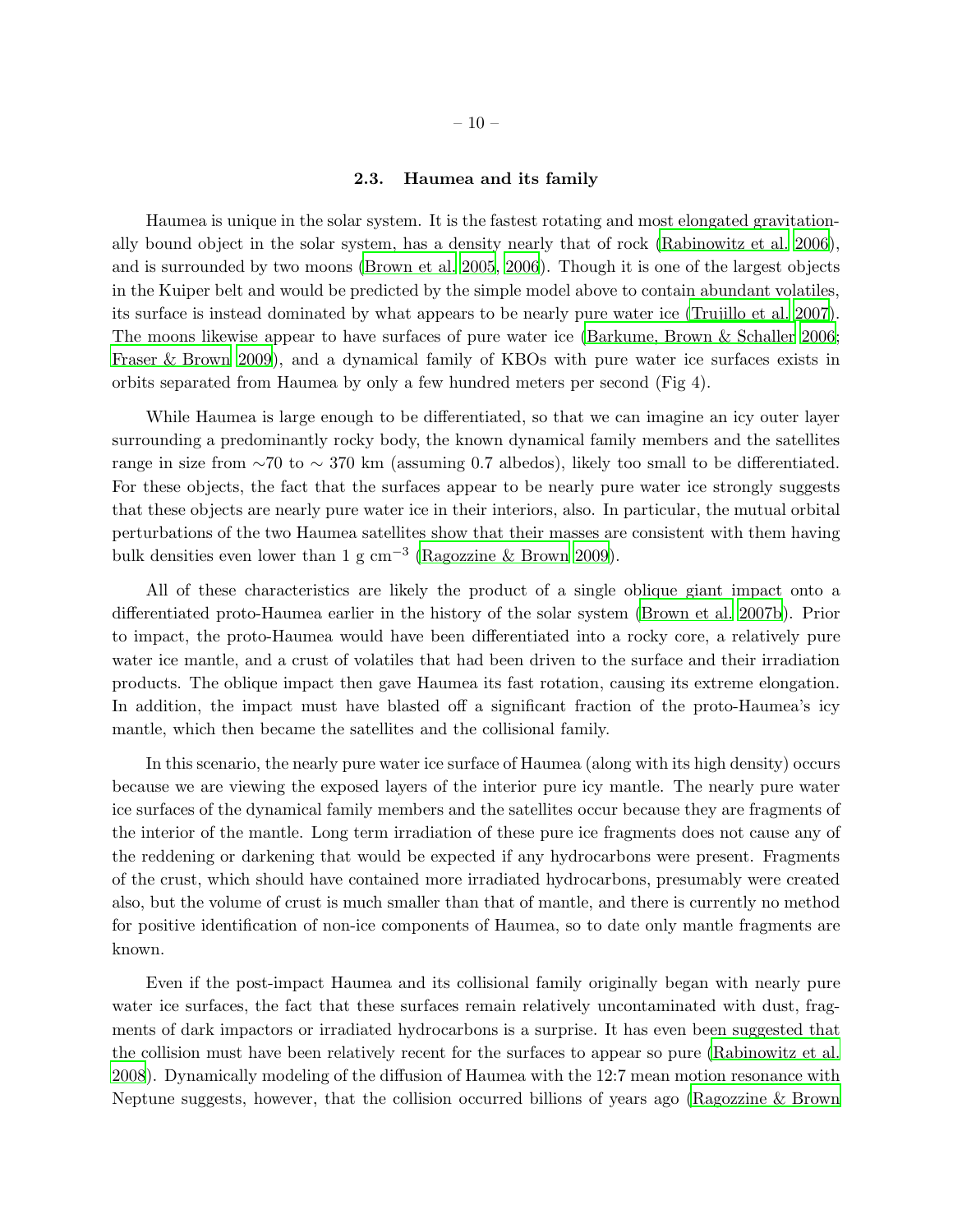

Fig. 4.— Near infrared reflectance spectra of Haumea, its satellite Hi'iaka, and some members of its collisional family, compared to a model of a laboratory spectrum of pure ice. No objects with comparably deep water ice absorption features are found anywhere in the Kuiper belt other than the dynamical vicinity of Haumea. The spectra are consistent with nearly pure water ice. In all cases with sufficient signal-to-noise, the spectrum shows the 1.65  $\mu$ m absorption feature of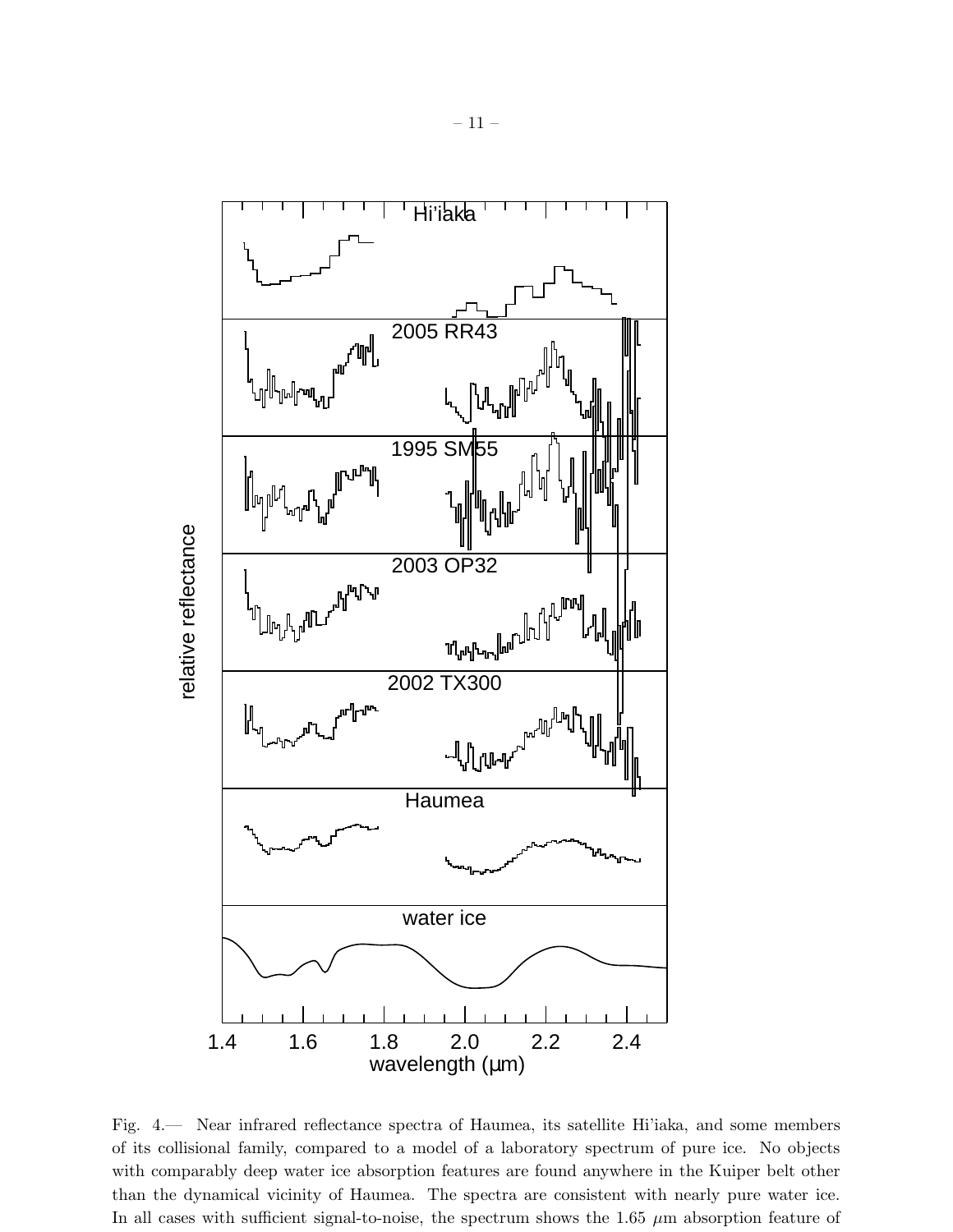[2007\)](#page-36-8). Modeling of collision probabilities suggests that the collision must have occurred near the beginning of the solar system [\(Levison et al. 2008\)](#page-35-3). Pure water ice surfaces in the Kuiper must be capable of staying relative pristine for billions of years. While the reasons for this longevity are not clear, we will use this empirically determined fact below when discussing water ice on the mid-sized objects.

In addition to being relatively pristine, the spectrum of water ice on Haumea and its family members always contains the 1.65  $\mu$ m absorption feature due to crystalline water ice. While this 1.65  $\mu$ m feature appear ubiquitous throughout the outer solar system, its presence is perhaps surprising. Irradiation studies suggest that crystalline water ice should turn to amorphous water ice on relatively short time scales unless some heating is applied to recrystallize the water ice. This 1.65 µm feature is thus often taken as evidence of some type of internal heating, from cryovolcanism [\(Jewitt & Luu 2004](#page-35-4)) to radioactivity and tidal forces [\(Dumas](#page-34-6) et al. [2011\)](#page-34-6). The fact that the 1.65  $\mu$ m absorption can be seen even on Haumea family members as small as 1995 SM55, with an estimated size of ∼180 km in diameter (assuming an identical albedo to Haumea) demonstrates, however, that no such internal mechanism is required for the appearance of this feature. These objects are far to small to maintain the liquid water beneath their surface that would be necessary to support any current cryovolcanism and as fragments of the icy mantle of Haumea they are thoroughly lacking in the rocks that would give rise to radioactive heating. It seems clear, even if not understood, that the appearance of the  $1.65 \mu m$  absorption feature of crystalline water ice does not contain any information about internal processes, but rather contains new information about the physics of crystallization under these conditions.

### 3. Mid-sized objects

While the surface compositions of the largest object appear well understood and even predictable, less attention has been paid to the mid-size ∼500 - 1000 km diameter KBOs which are just a little too small to be able to have retained surface volatiles. In some ways, these objects form a more interesting class than the larger objects, as these objects do not have a frosty veneer hiding the inherent surface composition. Unfortunately, however, while high quality spectroscopy of the largest and brightest objects can be readily obtained, these mid-sized objects are considerably more difficult to observe even with the largest telescopes in the world. Major observing campaigns with the Keck telescope [\(Barkume, Brown & Schaller 2008;](#page-31-1) [Brown, Schaller & Fraser 2011b](#page-33-6)) and the VLT [\(Guilbert et al. 2009](#page-35-5); [Barucci et al. 2011](#page-32-8)) have provided much of what we know of the surface compositions of these objects.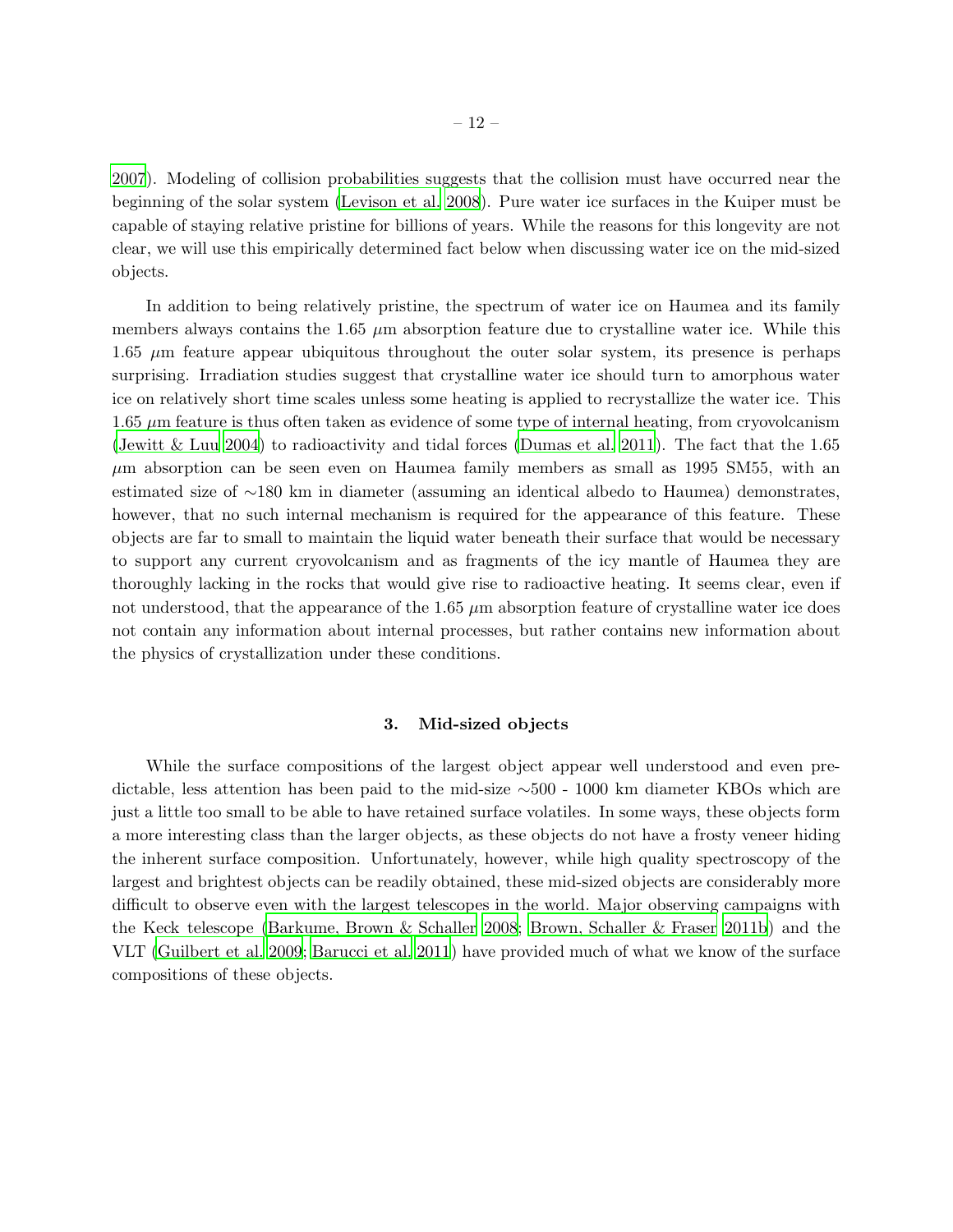### 3.1. Water ice

[Barucci et al. \(2011](#page-32-8)) and [Brown, Schaller & Fraser \(2011b\)](#page-33-6) both analyze extensive collections of high quality spectra of KBOs and their progeny. In [Barucci](#page-32-8) et al. [\(2011\)](#page-32-8) the possibility of water ice in VLT spectra is first assessed by simply calculating the depth of a potential 2  $\mu$ m absorption feature and then followed by detailed modeling including many different components. [Brown, Schaller & Fraser \(2011b](#page-33-6)) concentrate on a examining the possibility of water ice in Keck spectra by fitting a simple water ice plus sloped continuum model to the near infrared spectrum. The VLT and Keck results are in agreement both on the broad results and on most of the individual objects.

In Figure 5, we show the water ice spectral fraction  $-$  a measure of the depth of the water ice absorption in the spectrum – as a function of the absolute magnitude (a proxy for diameter) of KBOs and also of centaurs (see below), from the [Brown, Schaller & Fraser \(2011b](#page-33-6)) sample. A clear trend is evident: brighter than an absolute magnitude of  $H = 3$ , all KBOs have deep water ice absorption (water ice spectral fraction  $> 0.2$ ). Fainter than an absolute magnitude of  $H = 5$ , deep water ice absorption is never seen.

While such a correlation of absolute magnitude and presence of water ice might be expected simply from the increased albedo of objects with more water ice on their surfaces, Spitzer radiometry has shown that the  $H > 3$  KBOs are indeed smaller than the  $H < 3$  KBOs [\(Stansberry et al. 2008\)](#page-37-6). Somewhere between the ∼650 km diameter of Ixion and the ∼900 km diameters of Quaoar and Orcus, KBOs appear to dramatically change in surface composition.

The change in surface composition is clearly not monotonic with size. Ixion, 2002 UX25, 2002 AW197, 2004 GV9, and 2003 AZ84 have ∼650 km diameters within their uncertainties [\(Stansberry et al. 2008\)](#page-37-6), but only 2003 AZ84 has a large abundance of water ice on the surface. Likewise, the smaller 2005 RM43, which would have a diameter of  $\sim$ 520 km if it has the same albedo as 2003 AZ84, has water ice absorption as deep as the larger objects Quaoar and 2007 OR10, while the similarly-sized objects Varuna and Huya have much smaller absorption depths.

Smaller than the ∼520 km size of 2005 RM43, however, no (non-Haumea family member) KBO has been found with strong water ice absorption. Few objects in this range are bright enough for high quality spectroscopy (1996 TP66, with a diameter of ∼180 km for an assumed 0.1 albedo is the smallest KBO with a well measured spectrum), however. Nonetheless, spectroscopic evidence from centaurs and photometric evidence from smaller KBOs (see below) suggests that this trend continues, and that between 500 and 700 km in diameter KBOs transition from typical surfaces of small KBOs to those dominated by absorption due to water ice.

Additional evidence for a surface change in this diameter range comes from measurements of albedos. Though the size and albedo data available from Spitzer photometry have large uncertainties, a jump in albedo at this size range is apparent. The same effect is see in the cumulative absolute magnitude distribution of the large objects. While this distribution follows a power law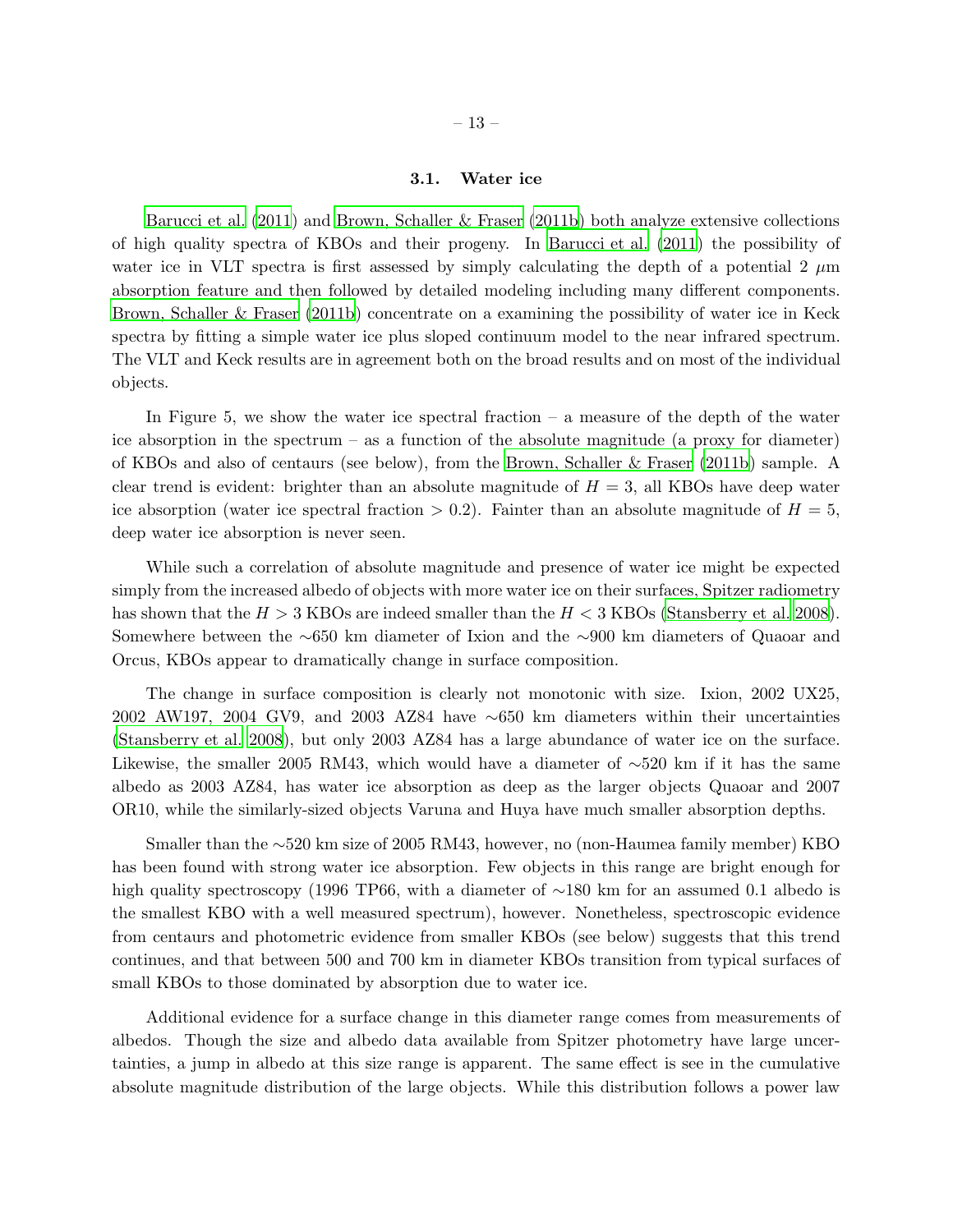

Fig. 5.— The water ice spectra fraction – a measure of the amount of water ice absorption in an object spectrum – as a function of absolute magnitude. Absolute magnitude is a measure of the intrinsic brightness of the object, which is related to size. The largest objects – on the left of the plot – have the smallest absolute magnitudes. A clear trend is seen for the largest objects to have the deepest water ice absorption spectra. The transition around  $H \sim 4$  from moderate to deep water ice absorption is a potential indicator of the size at which interior oceans caused surface ice flows in the past. The water ice fraction on smaller objects is indistinguishable from that on the even smaller centaurs.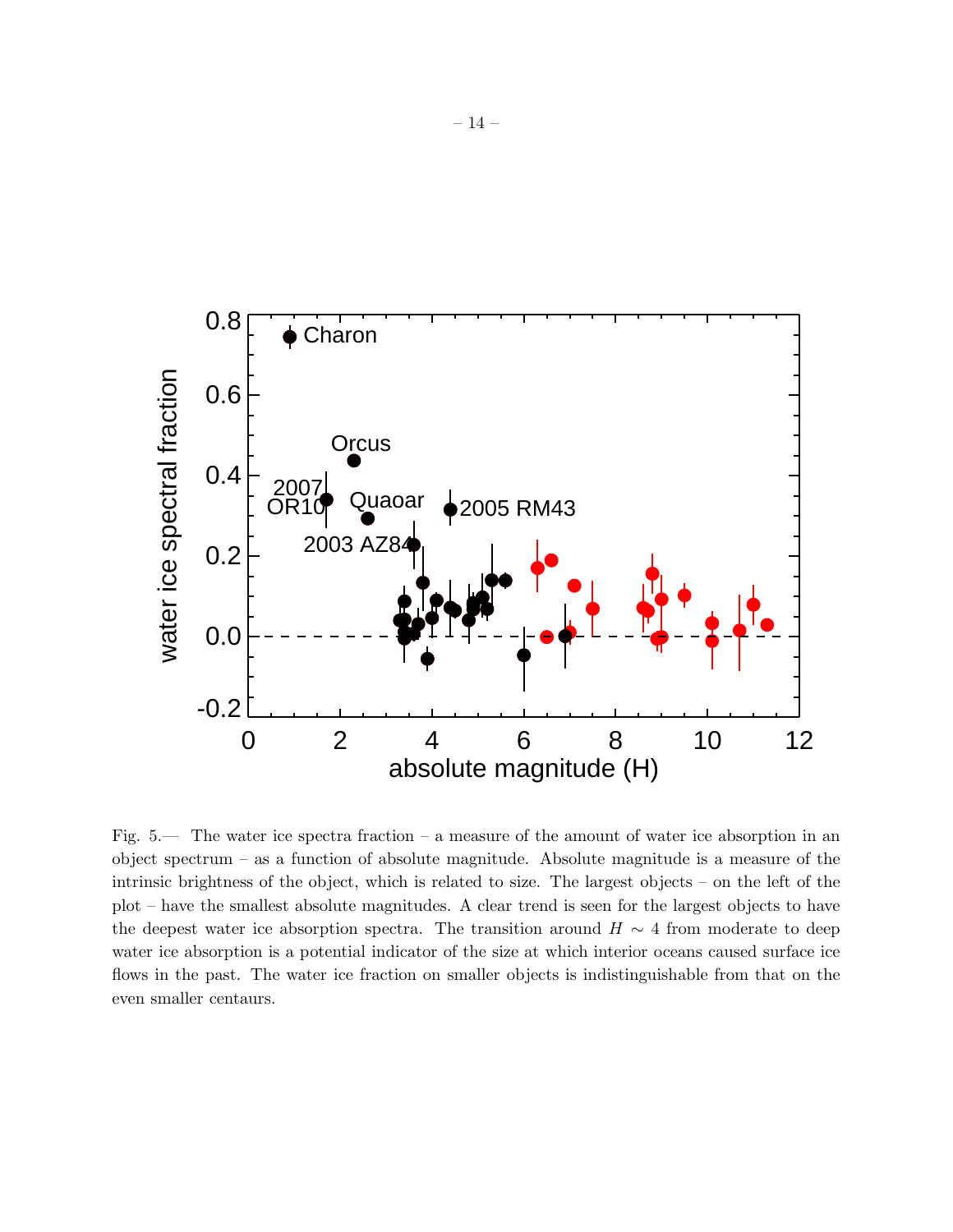from absolute magnitudes of 3 until at least 4.5, for objects brighter than  $H = 3$ , the cumulative number distribution is larger than would be expected from this power law, a clear sign of the increased albedos of these mid-sized objects [\(Brown 2008](#page-32-2)). Implications for this surface change are discussed below.

#### 3.2. Ammonia

Of these mid-sized objects with strong water ice absorption features, two have evidence for a 2.25  $\mu$ m absorption feature due to ammonia. Ammonia was first detected on Charon [\(Brown & Calvin 2000;](#page-33-7) [Cook et al. 2007;](#page-33-8) [Merlin et al. 2010a\)](#page-36-4) and later suggested to be present also on Orcus [\(Barucci et al. 2008b](#page-32-9)). In both cases, the presence of ammonia was postulated to be due to the flow of ammonia-rich interior liquid water on to the surface of the object at some point in the past. Detailed models of the interior structure and evolution of these two bodies have suggested that such a scenario appears reasonable [\(Cook et al. 2007](#page-33-8); [Delsanti et al. 2010](#page-34-5)).

Ammonia has not been detected on the other water ice-rich objects, but for Quaoar a bright object where high quality spectra can be obtained, the 2.3  $\mu$ m region of the spectrum where ammonia has its only detectable near-infrared feature is instead dominated by the strongest absorption feature due to CH<sub>4</sub>. Ammonia has additional absorption features beyond 3  $\mu$ m which could be distinguished from CH4 but spectral measurement at these wavelengths awaits larger ground or space-based telescopes. The smaller water-ice-rich objects 2003 AZ84 and 2005 RM43 have spectra with insufficient signal-to-noise to detect ammonia. Larger telescopes will again be required.

Based on the likely presence of ammonia on Charon and Orcus, and the sharp increase in water ice absorption with larger size for these objects, we hypothesize that on these largest objects the presence of water ice – whether ammonia is detectable or not – is a remnant of past liquid flows on the surface. We predict that for these objects ammonia will always be detected when sufficient signal-to-noise is available. The liquid flows need not be recent – the purity of the water ice on the surface of Haumea and its family shows that water ice can remain pristine through the age of the solar system – but the liquid flows must have occurred after the volatiles whose irradiation would cause coloration (see below) have all escaped. The increase in water ice absorption with size would be a natural consequence of the larger interior liquid reservoirs of larger objects. The sharp increase in water ice absorption starting at diameters around ∼650 km gives an important clue into the physics of liquid interiors and surface water flows.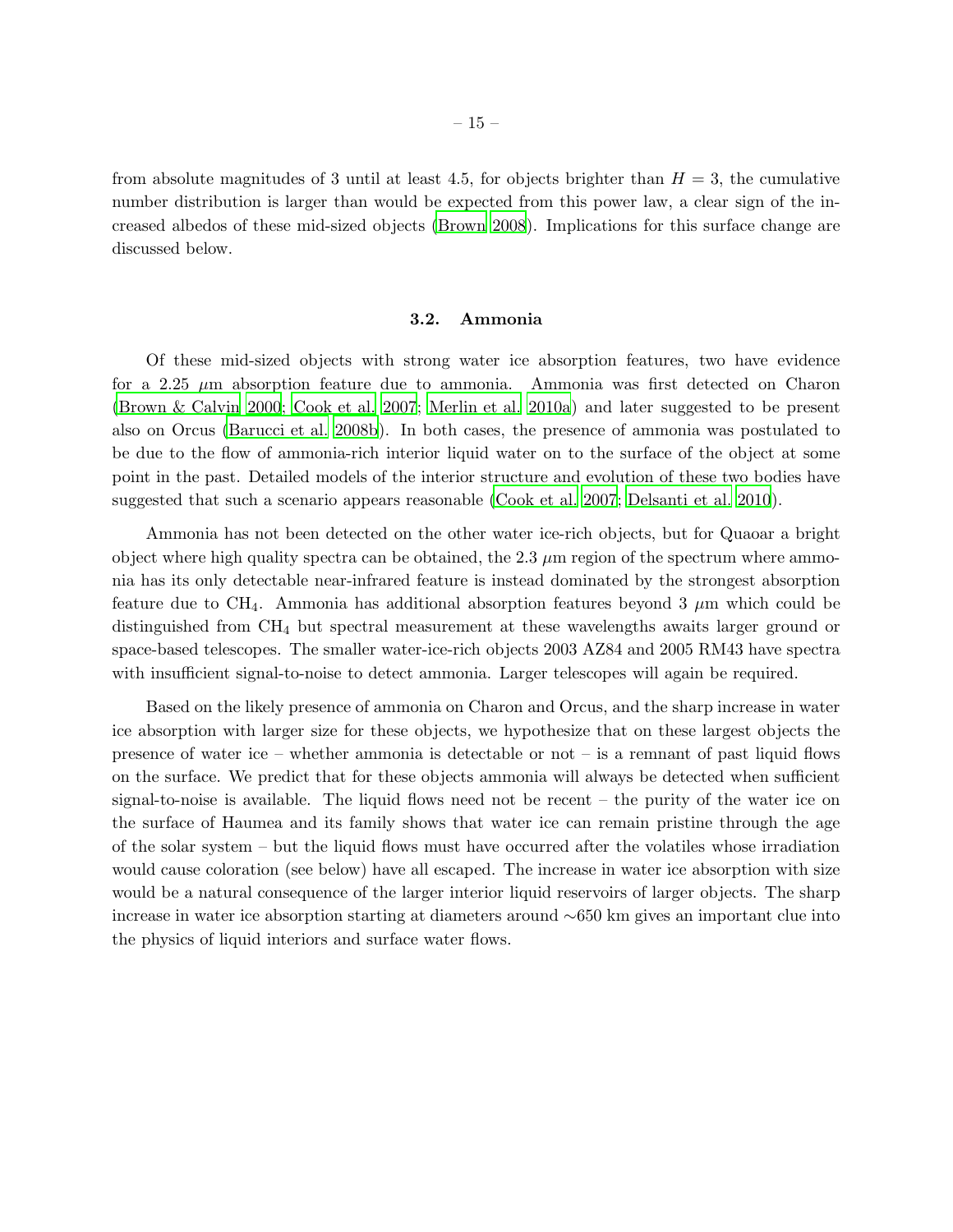## 4. Small objects: spectroscopic constraints

#### 4.1. Kuiper belt objects

Many objects smaller than the size where strong water ice absorption is present are statistically consistent with having no water ice on their surface, but there is a significant prevalence in the data for positive detection of water ice. Random and known systematic errors would not produce a bias towards water ice detection. Indeed, we regard the nearly complete lack of objects with negative water ice fraction as an indication of the robustness of our method. We conclude, therefore, that even the low level of water ice fraction detected in the majority of the objects is a real indication that water ice at a low level is common even on the objects smaller than Ixion.

2002 VE95, the smallest Kuiper belt object with a very high quality spectrum (∼330 km diameter assuming a 0.1 albedo), shows clear evidence of crystalline water ice on its surface [\(Barkume, Brown & Schaller 2008](#page-31-1); [Barucci et al. 2006\)](#page-32-10). Indeed, the 1.65 µm absorption feature of crystalline water ice can always be detected when the signal-to-noise is sufficiently high.

Based on their smaller sizes, it seems likely that the water ice on these smaller objects is not caused by liquid flows on the exterior, but rather by the exposure of crustal water ice. An important test of this expectation would be that these smaller KBOs should not show the presence of ammonia on their surfaces. Currently feasible spectroscopy cannot achieve the signal-to-noise required to make this test, however.

# 4.2. Centaurs

KBOs smaller than those discussed above are too faint for high quality spectroscopy even with the largest telescopes in the world. To understand the compositions of these objects, we have to resort to observational proxies. One important proxy has been spectroscopic observations of Centaurs. Centaurs are former KBOs which have been perturbed onto short-lived planet-crossing orbits. Being much closer to the sun than typical KBOs, they are brighter and easier to study in detail.

Spectroscopically, the Centaurs appear indistinguishable from the smallest KBOs whose spectra can be measured: objects contain either no detectable absorption features, a small amount of absorption due to water ice, or (in one case) absorption due to water ice and methanol. Figure 5 includes water ice absorption depth for a large sample of Centaurs, compared to KBOs. No discernible difference can be seen between the largest of the centaurs and the smallest of the measured KBOs. The amount of water ice absorption seen on the surface of a centaur does not appear to correlate with anything, including perihelion, semimajor axis, optical color, dynamical lifetime, or activity. Interestingly, while much speculation has occurred about Centaur surface evolution as objects move closer to the sun and begin heating, infrared spectroscopy shows no such evidence of any change in the distribution of water ice absorption depth.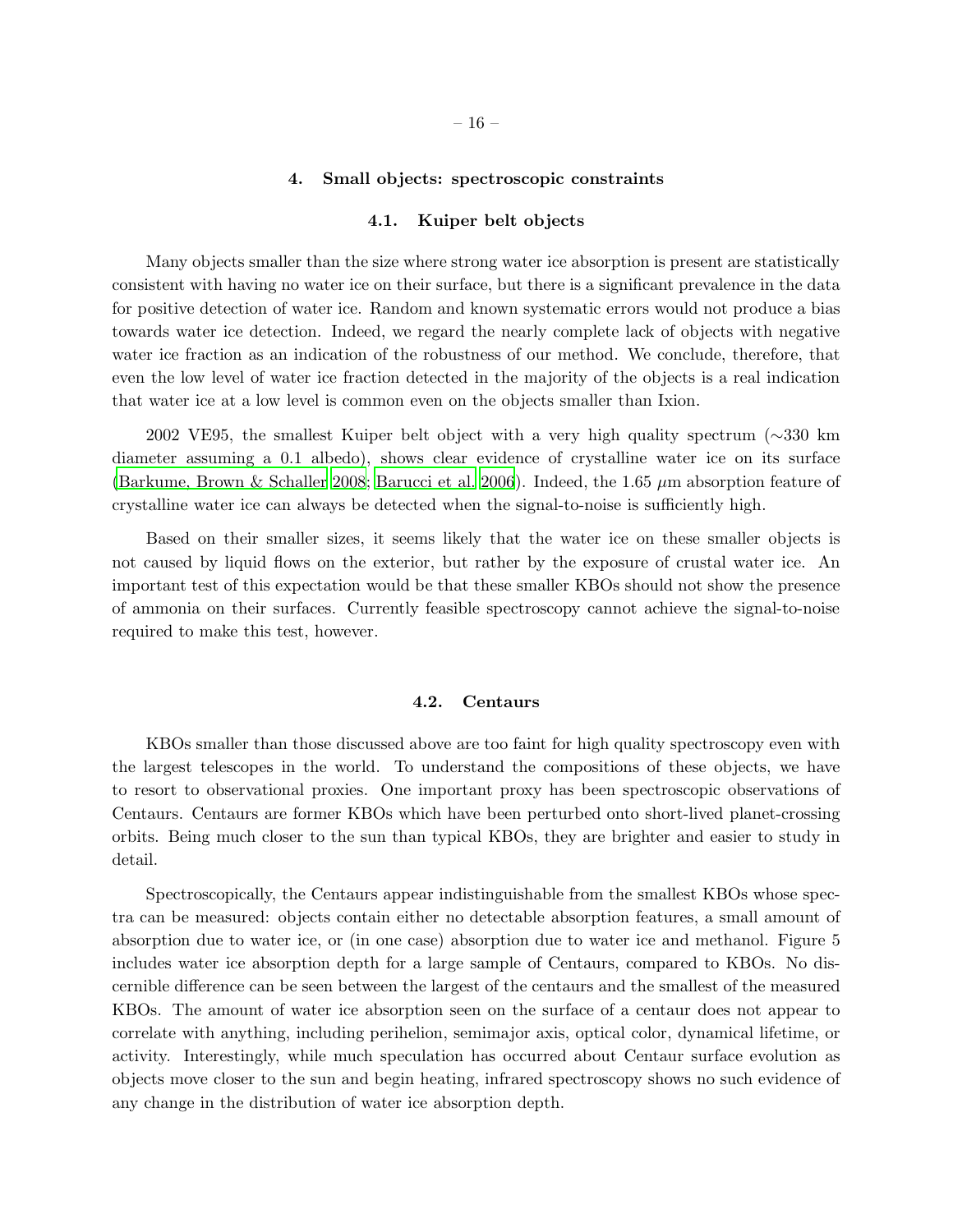## 4.3. Methanol

An absorption band at ∼2.27 µm was first detected on the bright centaur Pholus [\(Davies, Sykes & Cruikshank](#page-34-7) [1993\)](#page-34-7), and [Cruikshank et al. \(1998\)](#page-33-9) present the case that this band is plausibly due to the presence of methanol, though they point out that the identification is not unique and that other low molecular weight hydrocarbons or photolytic products of methanol might fit the spectrum equally well. Pholus is one of the reddest objects in the solar system, again fitting our picture of optical colors of irradiated hydrocarbons well.

Based on lower signal-to-noise spectra with properties which resemble the water-ice-plusmethanol spectrum of Pholus, the presence of methanol was suggested on the KBOs 1996 GQ21 and 2002 VE95 [\(Barucci et al. 2008a](#page-32-11)). To examine this possibility more closely, we combine the Keck spectra of these two objects to increase signal-to-noise and consider the presence of methanol. While the signal-to-noise remains low, the presence of absorption features similar to those on Pholus is certainly plausible. Both objects, like Pholus, are red.

A handful of other KBOs have recently been reported to also have absorption features near 2.27  $\mu$ m, but, unlike Pholus, 1996 GQ21 and 2002 VE95, to not have absorption due to water ice [\(Barucci et al. 2011\)](#page-32-8). The signal-to-noise in the spectral region are low, so it is difficult to determine if the absorption features are real. To examine the possibility that a  $\sim$ 2.27 µm absorption feature occurs on faint KBOs, we first examine all of the KBOs and centaurs in the Keck sample (which includes none of the potential methanol objects from the VLT sample). We find that a small number of objects have absorption features at or near the  $2.27 \mu m$  methanol absorption line, but no single spectrum is sufficiently reliable in this region to assert a positive detection. To increase the signal-to-noise, we sum the spectra of all of the KBOs and centaurs in the Keck sample except for those with water ice absorption at the level of that seen on 2003 AZ84 or deeper and those already suspected to contain methanol-like features (1996 GQ21 and 2002 VE95). This combined spectrum shows residual absorptions due to water, as would be inferred from the positive detections on most objects. The only major deviation from the water ice spectrum occurs at precisely the wavelength of the feature seen on Pholus and suspected on 1996 GQ21 and 2002 VE95. We conclude that the methanol-like feature is indeed present at a low-level on KBOs even though the feature cannot be reliably identified in individual spectra (Figure 6).

No hypothesis has ever been formulated for the sporadic presence of methanol on KBOs or centaurs, other than to point out that methanol is common in cometary comae, so it is expected to be present in the interior of KBOs. Its presence is less expected on the surface of KBOs, however, as the absorption features of hydrocarbon ices quickly degrade under irradiation while the remnants turn red [\(Brunetto et al. 2006](#page-33-3)). Visible methanol absorption features suggest that the methanol has only recently been exposed at the surface, perhaps as a result of a collision exposing the subsurface. One prediction of this suggestion would be that the amount of methanol observed would vary as different faces of the object were observed. While such a test is possible in principle, in practice spectroscopy of these faint objects is sufficiently difficult that variation would be difficult to prove.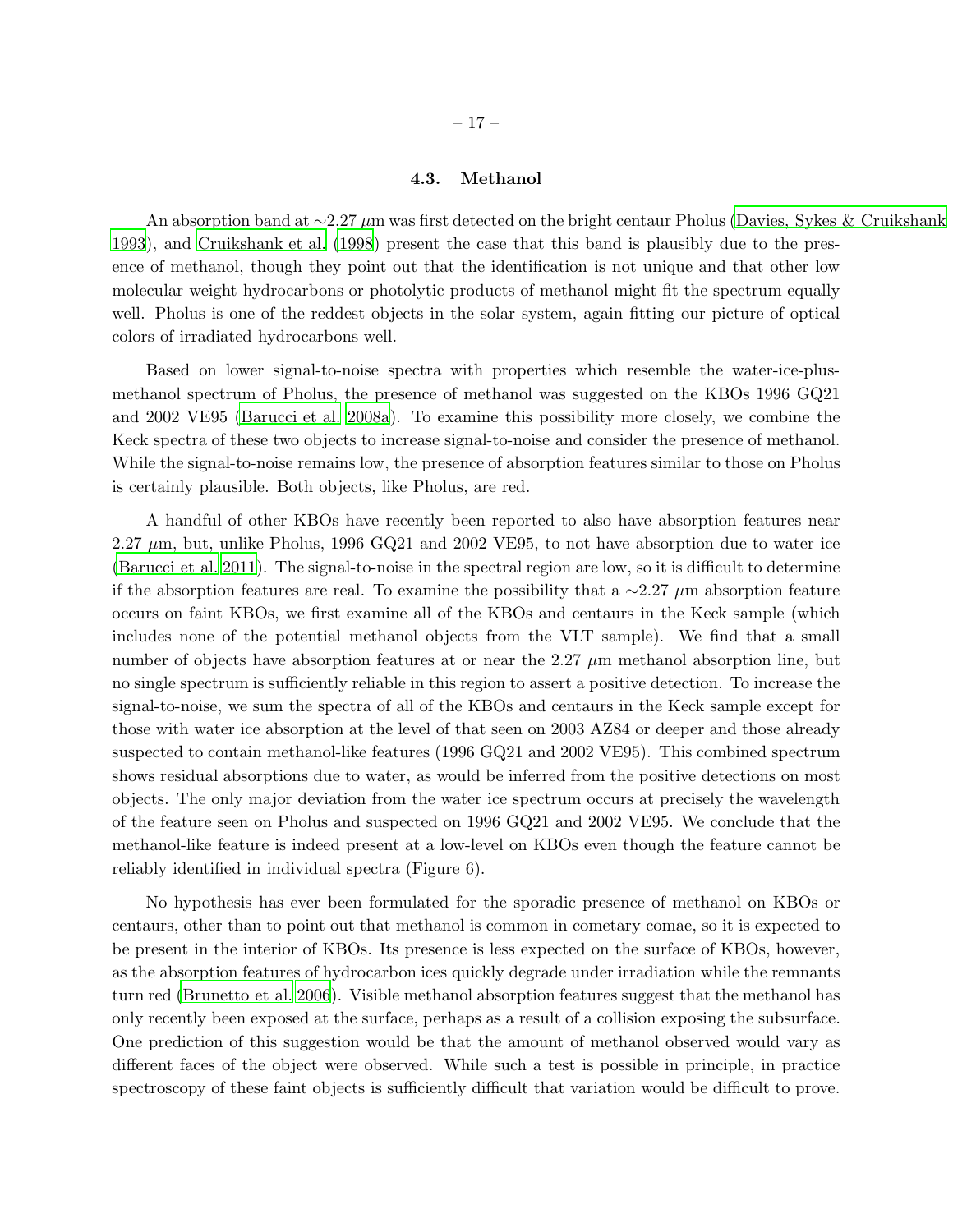

Fig. 6.— The region of the near-infrared spectrum containing the 2.27  $\mu$ m absorption feature attributed to methanol. The feature can clearly be seen on Pholus, superimposed on a small amount of water ice absorption. The combined (to increase signal-to-noise) spectrum of 1996 GQ21 and 2002 VE95 shows hints of a feature at the same location. The sum of 38 KBO and centaur spectra, none of which individually show clear evidence for the feature, clearly shows a feature at the same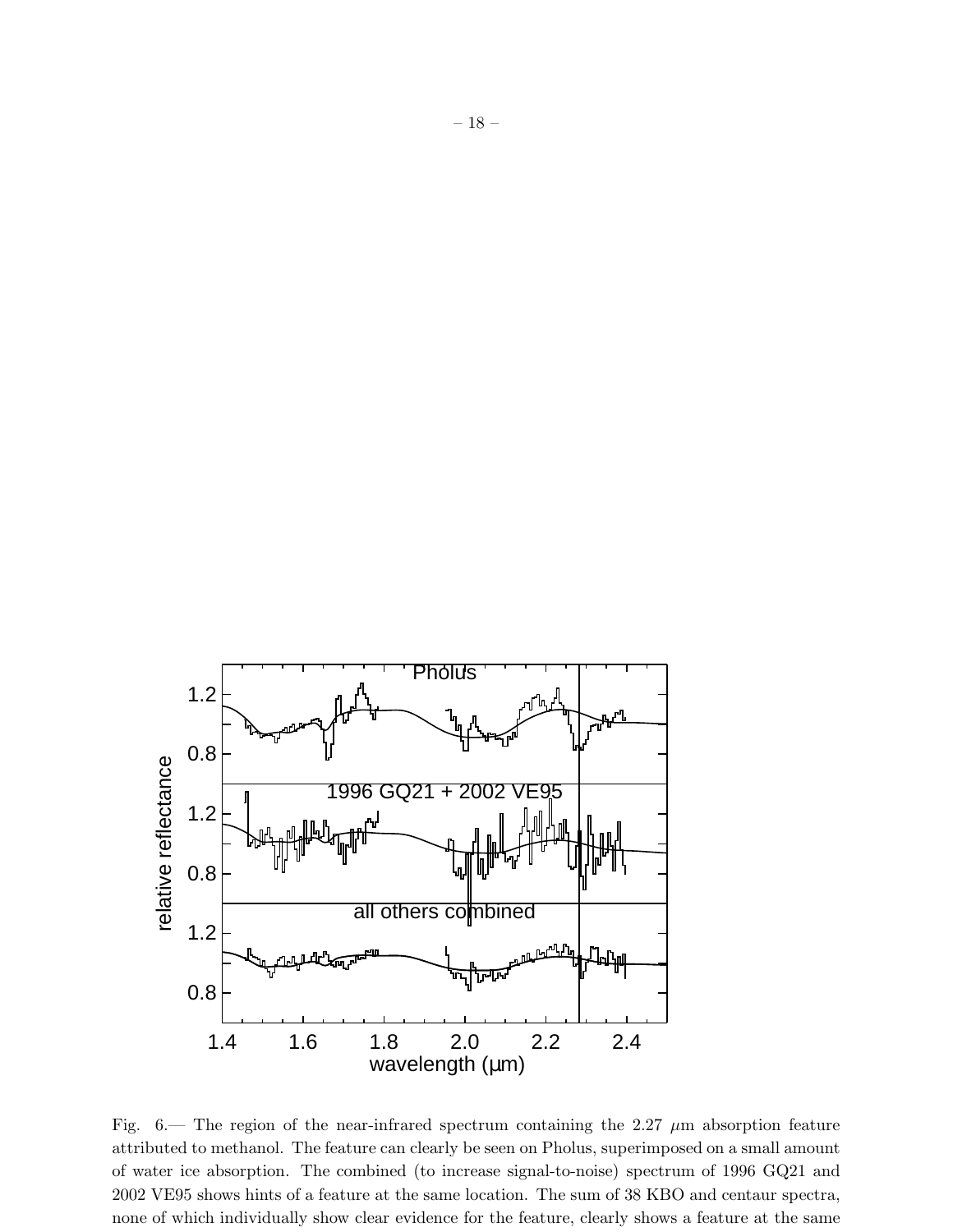If, however, irradiation preferentially turned the regions with exposed methanol red, these objects should perhaps show color variation with rotation, something which is otherwise rarely observed in objects of this size [\(Sheppard, Lacerda & Ortiz 2008](#page-37-7)).

### 4.4. Silicates

In addition to ices and their irradiation products, we should expect that KBOs that are small enough to be undifferentiated should expose some of their rock component on the surface. While silicates such as olivine or pyroxene are often included in detailed models of KBO spectra (i.e. [Merlin et al. 2010b](#page-36-9); [Barucci et al. 2011](#page-32-8)) no specific absorptions are easily observable: olivine, for example, has a broad absorption centered at around  $1 \mu m$ , where observations are usually poor. These silicates are thus included in models to fit the overall spectral shapes over the ∼0.6 - 1.2  $\mu$ m range.

Mid-infrared observations have the possibility of positively identifying silicate emission in the 10 and 20  $\mu$ m region on KBOs. To date only the centaur Asbolus has had a spectrum measured with sufficient signal-to-noise to even detect these spectral regions, and, in this case, emissivity peaks around 10 and 20  $\mu$ m are indeed seen, similar to that observed in Trojan asteroids [\(Emery, Cruikshank & van Cleve 2006](#page-34-8); [Barucci et al. 2008a](#page-32-11)), and interpreted to be due to finegrained silicates. Future observations will require improved space-based mid-infrared facilities, but characterization of actual silicate composition is indeed possible.

While olivines or pyroxenes cannot be specifically identified in the visible to near-infrared range, there have been a few reports of shallow broad absorption features in the visible wavelength range similar to absorptions seen on some asteroids. On asteroids these are generally attributed to aqueously altered silicates. Confirmation of these features has been difficult; the absorptions are subtle and have frequently appeared changed or absent upon reobservation of the same object [\(Fornasier et al. 2004](#page-34-9); [de Bergh et al. 2004](#page-34-10); [Fornasier et al. 2009;](#page-34-11) [Alvarez-Candal et al. 2008](#page-31-2); [Lazzarin et al. 2003](#page-35-6)) While these changes are usually attributed to rotational variability, it is worth noting that this speculation has never been verified. Indeed, for one object observations over half of a rotational period showed no signs of the visible absorption features.

While it is possible that these difficult-to-confirm features are a product of sporadic systematic error, the possibility of the existence of aqueously altered silicates is an interesting one to consider. The presence of liquid water on surfaces in the Kuiper belt might seem surprising, but hydrous materials seem to be present in small comets, interplanetary dust particles, and debris disks [\(de Bergh et al. 2004\)](#page-34-10). If these detections are indeed real, the most surprising thing about them, perhaps, is that they are uncommon.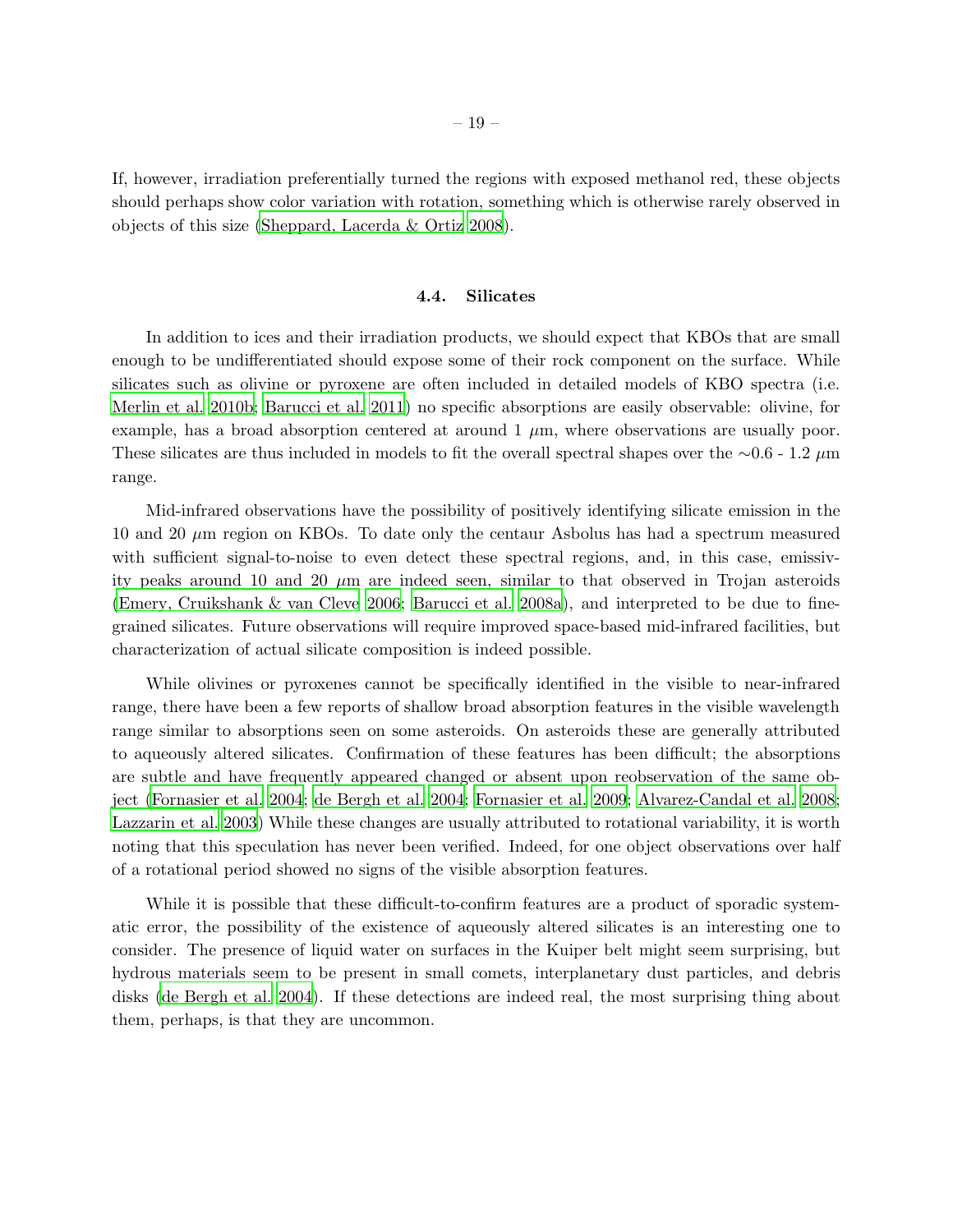## 5. Small objects: photometric constraints

Small objects in the Kuiper belt are too faint to detect spectroscopically, but photometric measurements can still give information – albeit limited – about the surfaces of these objects. To date, the single most robust conclusion based on photometry is that Kuiper belt surfaces are diverse. Large surveys of KBO optical colors have found a wider range of surface colors in the Kuiper belt than in any other small body population in the solar system. The colors are uncorrelated with most dynamical or physical properties (see review in [Doressoundiram et al. 2008\)](#page-34-12). A few systematic patterns have been found, however, which are important clues to understanding the surface compositions of these outer solar system objects.

# 5.1. The bifurcated colors of centaurs

The range of centaur optical colors generally covers the same wide range of colors found in the Kuiper belt, but the centaurs are deficient in colors in the middle part of the range, giving the distribution of centaur optical colors a bimodal appearance [\(Tegler et al. 2008a](#page-37-8)) with a neutral and a red clump of objects. Interestingly, this bifurcation is not seen only in the centaurs, but it appears to extend to all objects with low perihelion distance whether the objects are dynamically unstable or not. This result immediately suggests that the bifurcation in the optical colors is somehow formed through the increased heating or irradiation experienced by lower perihelion objects.

The H/WTSOSS (Hubble/WFC3 Test of Surfaces in the Outer Solar System) survey which used the Hubble Space Telescope to extend optical photometry of centaurs (and other low perihelion objects) into the near-infrared (Fraser  $&$  Brown 2011) found that the neutral and red clumps do not consist of two groups with identical surfaces, but rather are best described by two groups that fall along two separate mixing lines. The neutral clump of objects consists of a mixture of a nearly neutrally reflecting material and a slightly red material, while the red clump of objects consists of a mixture of the same neutrally reflecting material and a much red material (Fig 7).

While three color photometry is generally incapable of identifying specific ices or minerals, [Fraser & Brown \(2011](#page-35-7)) find that the neutral component common to all centaurs is consistent with some of the same hydrated silicates suggested from the optical spectroscopy discussed above. Significantly more spectral work is required, however, to further explore this possibility.

## 5.2. The uniform colors of the cold classical KBOS.

While most of the rest of the Kuiper belt appears to be composed of essentially the same distribution of neutral to red objects [\(Morbidelli & Brown 2005;](#page-36-10) [Doressoundiram et al. 2008](#page-34-12)) one dynamical region stands out for its homogeneous composition. The cold classical Kuiper belt was first identified as a dynamically unique region of the Kuiper belt – a difficult-to-explain overabun-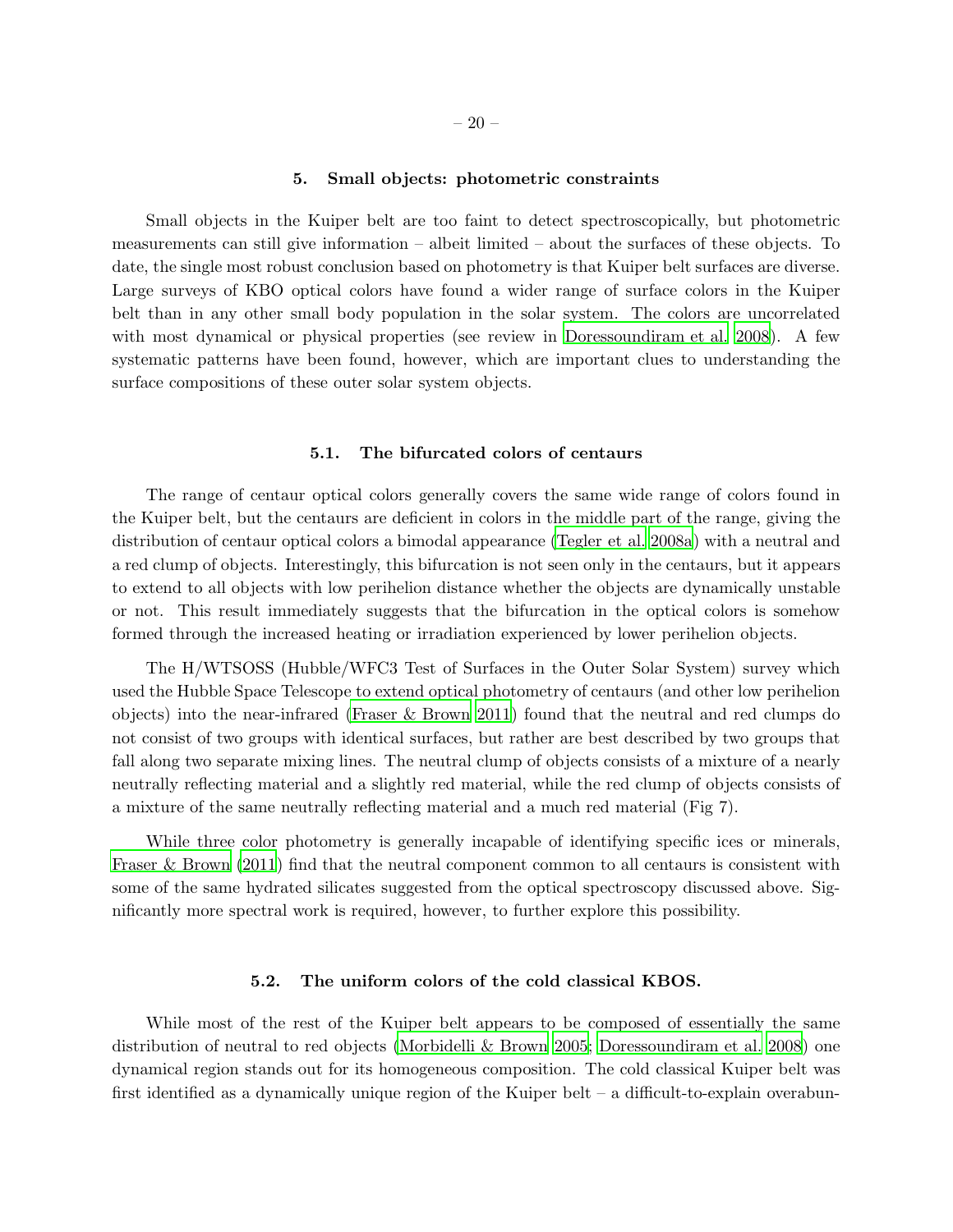

Fig. 7.— Three-color HST photometry of objects with perihelia inside of 30 AU from the H/WTSOSS survey. The filters are at 0.606, 0.814 1.39, and 1.54  $\mu$ m, corresponding roughly to R, I, H-continuum, and a filter sampling the 1.6  $\mu$ m water ice absorption feature. The yellow point shows the colors of the sun. The objects appear to bifurcate into two clumps, one with near-solar optical colors (the "neutral" clump) and one with significantly redder optical colors (the "red clump"). The neutral clump (on the left in [F606W]-[F814W] colors) shows a clear spread in the other colors, while the red clump shows a spread in all three colors. The color variation in both clumps can be described by a mixing line (purple lines) where the neutral and red clumps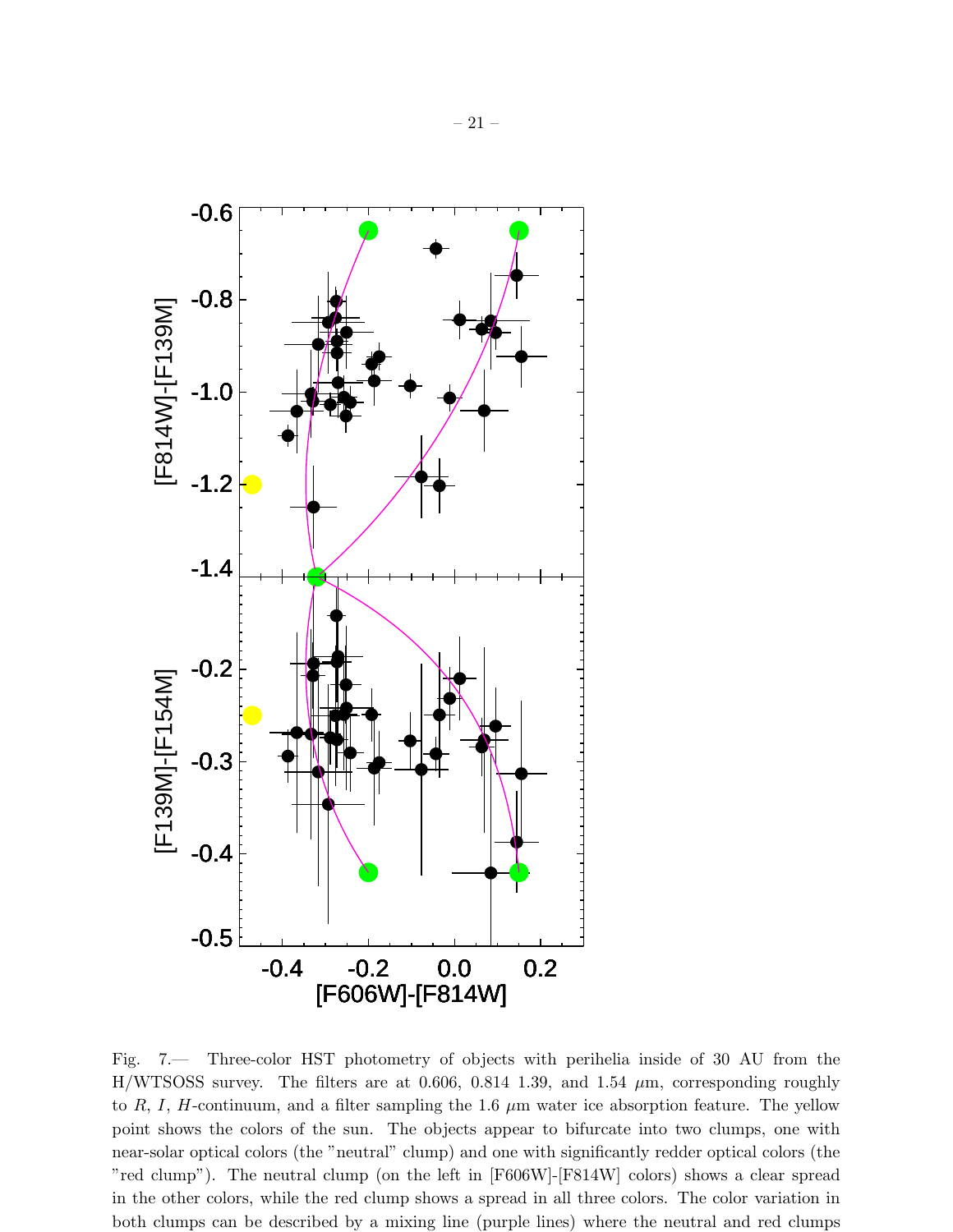dance of low inclination, dynamically cold objects beyond about 41 AU [\(Brown 2001](#page-32-12)). Subsequent observations revealed that these objects shared a common red coloring [\(Trujillo & Brown 2002\)](#page-37-9). In the H/WTSOSS survey these objects do not fall along mixing lines, as the neutral and red clumps of centaurs do, but instead appear nearly uniform in color space [\(Fraser & Brown 2011\)](#page-35-7). These cold classical KBOs are also know to be unique in their lack of large bodies [\(Levison & Stern](#page-35-8) [2001\)](#page-35-8), their higher abundance of satellites [\(Noll et al. 2008](#page-36-11)), and their different size distribution [\(Fraser, Brown & Schwamb 2010](#page-35-9)). And though our understanding of albedos in the Kuiper belt is still poor, preliminary results suggest that the cold classical KBOs also appear to have higher albedos than those of the remaining population [\(Brucker et al. 2009](#page-33-10)). All of these properties appear to signify a population with a different – and perhaps unique – formation location or history. Understanding the surface compositions of these objects will be a challenge given their distance and small sizes. In addition, these objects are dynamically stable, so we likely never get samples of this population as centaurs or comets.

### 5.3. The diverse colors of the remainder of the Kuiper belt

Other than the unique color properties of the centaurs and cold classical KBOs, the bulk of KBOs have no discernible pattern to their colors. This finding in itself is significant for understanding the causes of the colors of KBOs. This lack of a connection between color and any dynamical property, particularly with semi-major axis or perihelion/aphelion distance argues strongly that local heating, UV irradiation, and solar wind and cosmic ray bombardment [\(Cooper et al. 2003\)](#page-33-11) cannot be responsible for the varying colors of the Kuiper belt. Local conditions appear to have no primary influence on the colors of KBOs. Furthermore, careful measurement of the colors of the separate components of binary KBOs has shown a tight correlation over the full range of Kuiper belt colors [\(Benecchi et al. 2009](#page-32-13)). The colors of two KBOs in orbit around each other are almost always nearly identical. This fact immediately rules out any of the stochastic process such as collisions for the causes of these Kuiper belt colors. Indeed, given the lack of correlation of color with local conditions, the nearly identical colors of binary KBOs argues that colors are simply primordial. If binary KBOs were formed by early mutual capture in a quiescent disk [\(Goldreich, Lithwick & Sari](#page-35-10) [2002\)](#page-35-10), the two component would likely have formed in very similar locations. If, alternatively, binary KBOs were formed in an initial gravitational collapse (Nesvorný, Youdin & Richardson 2010), the objects would of necessity have formed at the same location and of the same materials.

## 5.4. The transition from KBOs to centaurs

The manner in which primordial KBO surfaces evolve to become the color-bifurcated centaur population could provide important clues to the compositions of both surfaces. While it appears that a transition from a unimodal to bimodal color distribution must occur as objects move to lower perihelia, the actual evidence for change is, in fact, weak. The KBOs and centaurs with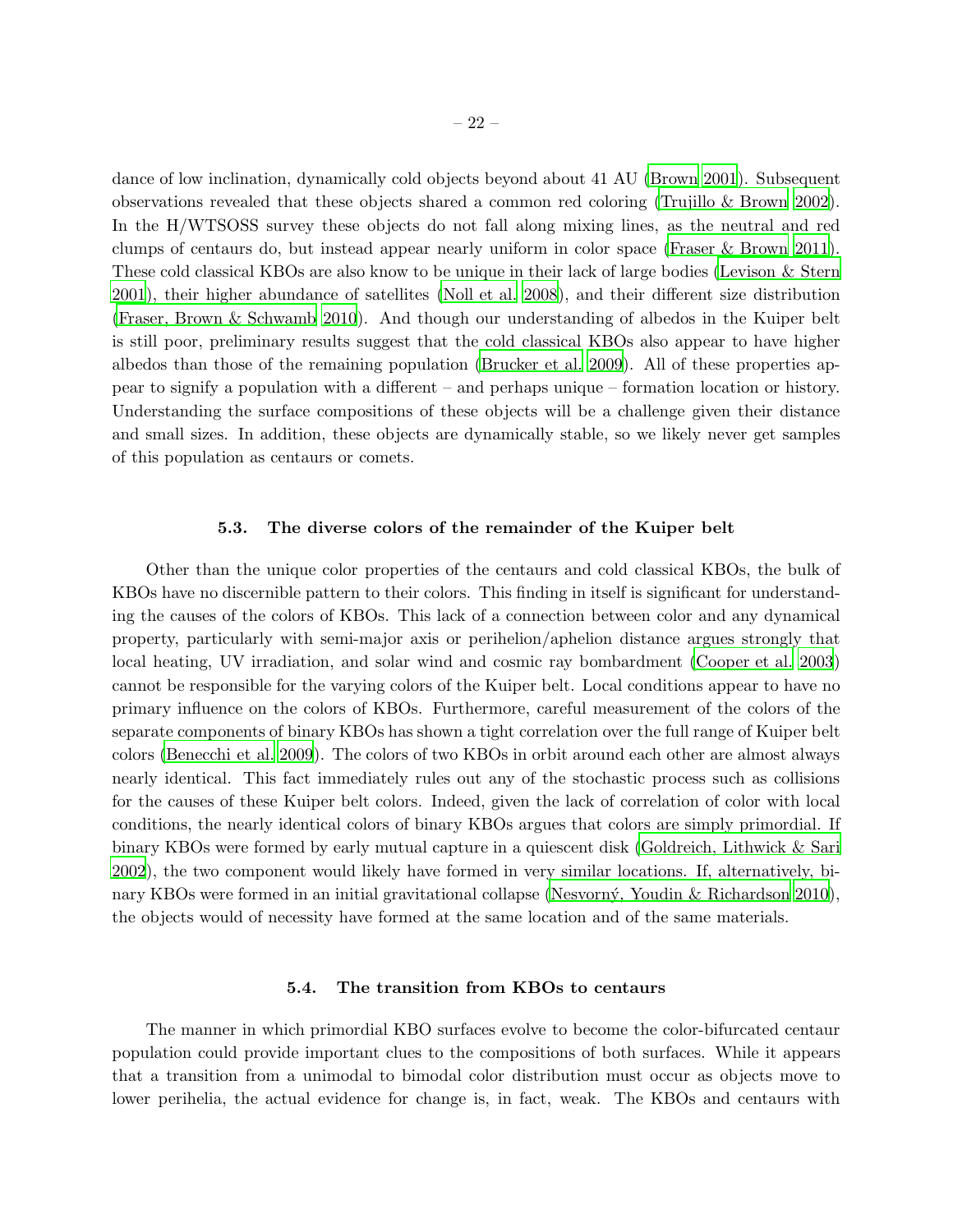measured colors have very different ranges of sizes, and, as demonstrated above, large KBOs have their surfaces modified by the presence of volatiles and water ice. We thus must only compare likesized objects. In addition, the cold classical KBOs, with their unique surfaces, likely never enter the centaur population, so these should be excluded from the comparison. Finally, the KBOs, being more distant, are likely to have higher uncertainty in their color measurements.

When the centaurs are compared to the appropriate KBOs, little evidence of surface evolution can be found. In Figure 8 we compare well-measured optical colors of centaurs with absolute magnitudes between 6 and 9 to those of non-cold classical KBOs with the same range of absolute magnitudes. While colors of the Kuiper belt as a whole appear significantly different from those of the centaurs, the difference is much less apparent when we compare the correct samples. In fact, a Kolmogorov-Smirnov test of the two distributions cannot distinguish the two at greater than a 48% confidence limit. Using all of the available color data, we find no statistical evidence that any color evolution has occurred as objects move inward from the Kuiper belt to become centaurs. [Fraser & Brown \(2011](#page-35-7)) come to the same conclusion from the optical and near-infrared photometry of the H/WTSOSS survey. In addition, the albedos of KBOs measured with Spitzer appear to be similarly distributed to those of the smaller KBOs [\(Stansberry et al. 2008](#page-37-6)).

While there is no evidence in the spectroscopic or photometric data for surface evolution in centaurs, in at least one way centaurs and KBOs are clearly different. A small number of centaurs is known to show cometary activity, at least sporadically [\(Jewitt 2009](#page-35-11)). To date, such activity has appeared confined to objects in the neutral clump, though the numbers remain small and the color measurements themselves could be compromised by the presence of a coma [\(Jewitt 2009\)](#page-35-11). In addition, all but 2 of the 13 of the known active centaurs have perihelia inside of 10 AU. It has been speculated that outgassing could lead to surface modification and even to the bifurcated optical colors of the centaurs [\(Tegler et al. 2008a](#page-37-8)). Interestingly, an examination of the 16 centaurs observed in the H/WTSOSS survey shows no evidence for activity in any of them. Only 4 of the 16 have perihelia inside of 10 AU, though. Nonetheless, the colors bifurcation seen in this sample of currently inactive centaurs suggests that color bifurcation is not directly caused by centaur activity.

Robustly determining whether or not centaur surfaces are evolved is difficult. The numbers of centaurs available is small, the comparison KBOs are faint, and the expected distributions are unknown. It is possible that a complete understanding of this question will require large scale surveys like that of the currently-proposed Large Scale Synoptic Telescope (LSST) to find and characterize many more objects and acquire sufficient statistics to understand these populations.

#### 5.5. The causes of colors

To date, only three hypotheses have been advanced to explain the colors of KBOs. The earliest hypotheses suggested randomized collisional excavation [\(Luu & Jewitt 1996\)](#page-35-12) or velocity dependent impact resurfacing [\(Stern 2002](#page-37-10)), but the correlated colors of KBO binaries [\(Benecchi et al. 2009\)](#page-32-13)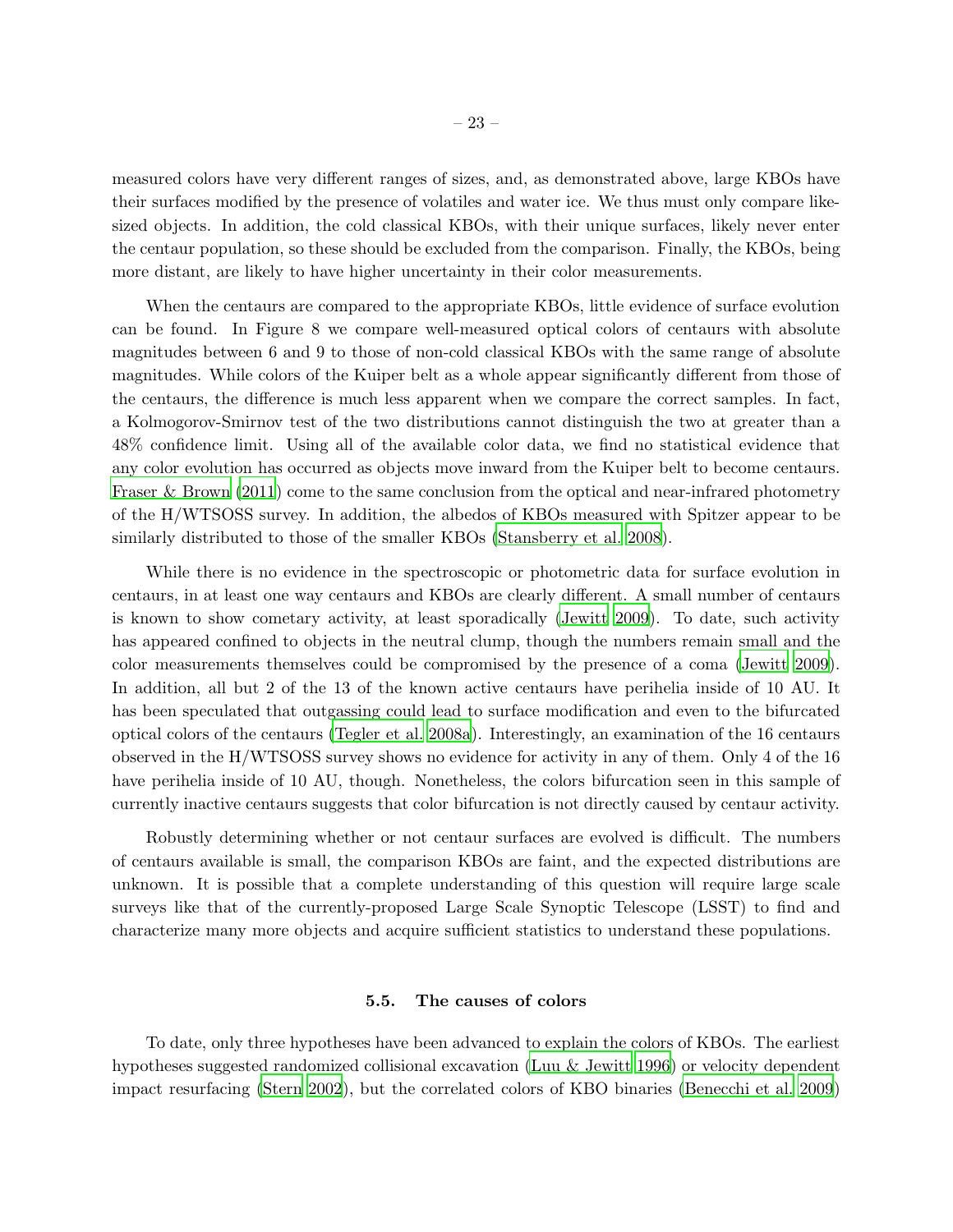

Fig. 8.— A comparison of the colors of (non-cold classical) KBOs (thin line) and centaurs (thick line) in the  $6 < H < 9$  range. A K-S test cannot distinguish any significant difference between the distributions. While it is commonly assumed that the surfaces of KBOs evolve to have the color distribution of the centaur population, we find no statistical evidence that such evidence occurs. A similar conclusion can be drawn from the spectra of Figure 5 and from the three-color data of the H/WTSOSS survey.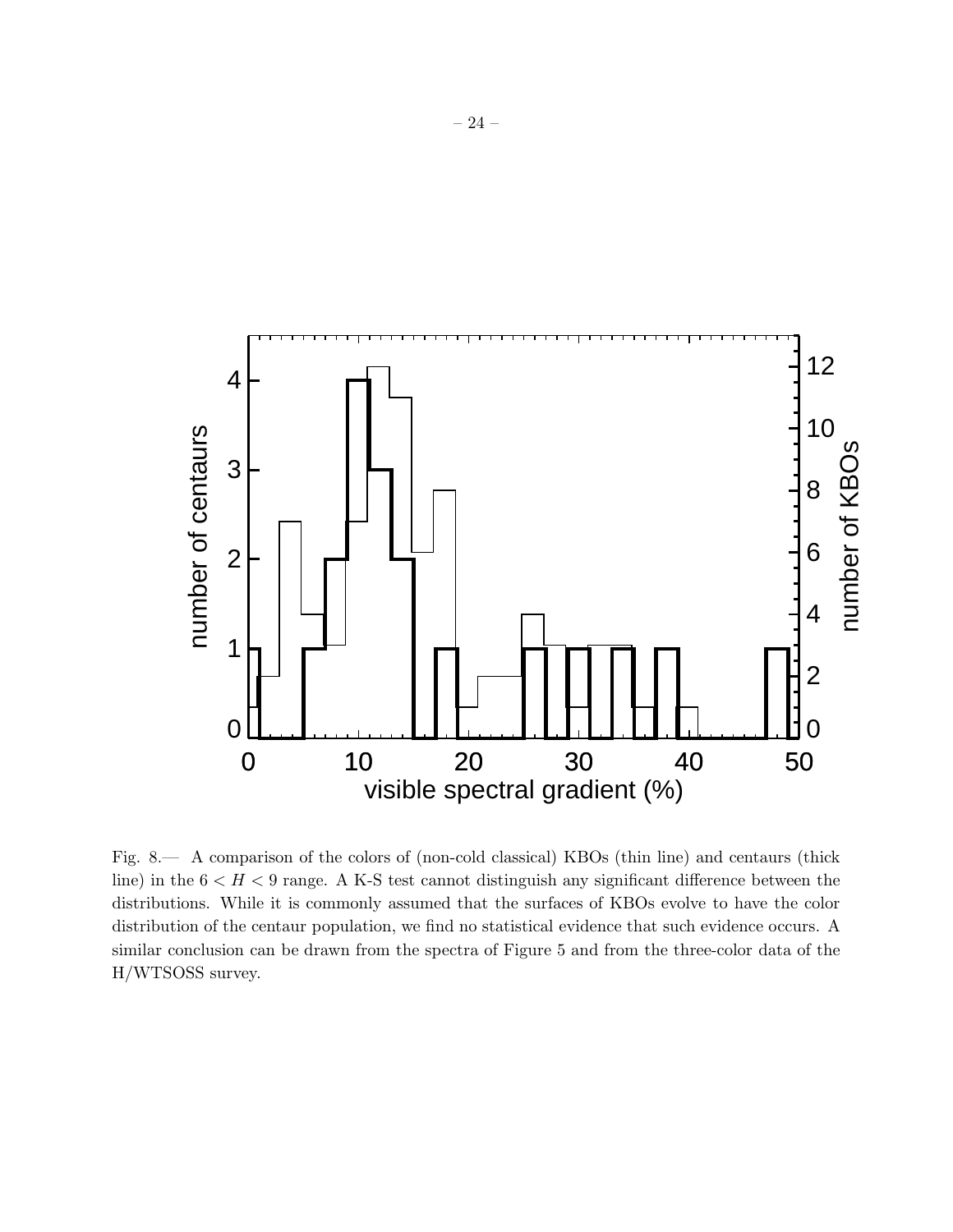effectively rules out these or any other stochastic processes. [Cooper et al. \(2003](#page-33-11)) have suggested that the uniform red colors of the cold classical KBOs are caused by their existence in an irradiation minimum environment, with irradiation increasing interior due to increasing fluxes from solar energetic ions and increasing exterior by increased flux of energetic ions from the termination shock, but this hypothesis has no general explanation for the remaining colors, nor would it lead to the sizable observed population neutrally colored higher inclination objects in the same environment.

A new hypothesis has suggested that the colors of KBOs are set by early evaporation and irradiation of volatiles followed by dynamical mixing [\(Brown, Schaller & Fraser 2011a\)](#page-33-12). In this hypothesis, objects are formed outside of Neptune in the ∼15-30 AU region in the early solar system out of a diverse and variable mix of materials. When the nebula disperses and objects are first exposed to sunlight, their surfaces heat, and volatiles are driven off. For widely variable starting compositions, the surface compositions of objects at the same distance from the sun will become nearly identical. Figure 9 shows a model from [Brown, Schaller & Fraser \(2011a](#page-33-12)) which shows the distance at which different volatiles would be completely removed from the surface of an object as a function of size of the object. Regardless of the diversity of initial compositions, the surfaces of the objects will quickly have strong gradients in volatile composition. These volatiles are then irradiated and begin to develop the colors expected from their particular mix of remaining surface volatiles.

In this model, methanol is the most important coloring agent. Methanol is depleted on all surfaces inside of about 20 AU, and present on all of those exterior. While hydrocarbons are generally expected to carbonize and turn dark and neutral upon prolonged irradiation, laboratory experiments have suggested that irradiation of methanol to dosages expected on KBOs over the age of the solar system leads to bright red surfaces. In this hypothesis, then, the objects interior to the methanol line become the neutral population, while those outside become the red population. A solar system scale instability such as that envisioned by the Nice model then scatters the objects onto the orbits where they currently reside, mixing the neutral and red populations. The cold classical KBOs form in place [\(Batygin, Brown & Betts 2012](#page-32-14)), and their unique colors form by the additional presence of ammonia on their surfaces. As KBOs scatter inward and become centaurs, their surfaces remain unchanged.

While the model of Brown, Schaller  $&$  Fraser (2011a) is the only quantitative model to attempt to explain all of the current observations of colors of KBOs, it is clearly speculative. Much of the laboratory data required to trace the specific irradiation chemistry has not been performed, and the question of the evolution of the surfaces of the centaurs remains open. Extending this model to the Hubble Space Telescope survey of [Fraser & Brown \(2011](#page-35-7)), which suggests mixing on the surfaces of KBOs, we would conclude that the irradiated volatiles are the neutral and red materials that are mixed in with the hydrated silicate-like material. No obvious explanation exists for the different amounts of mixing between the irradiated volatiles and the silicates.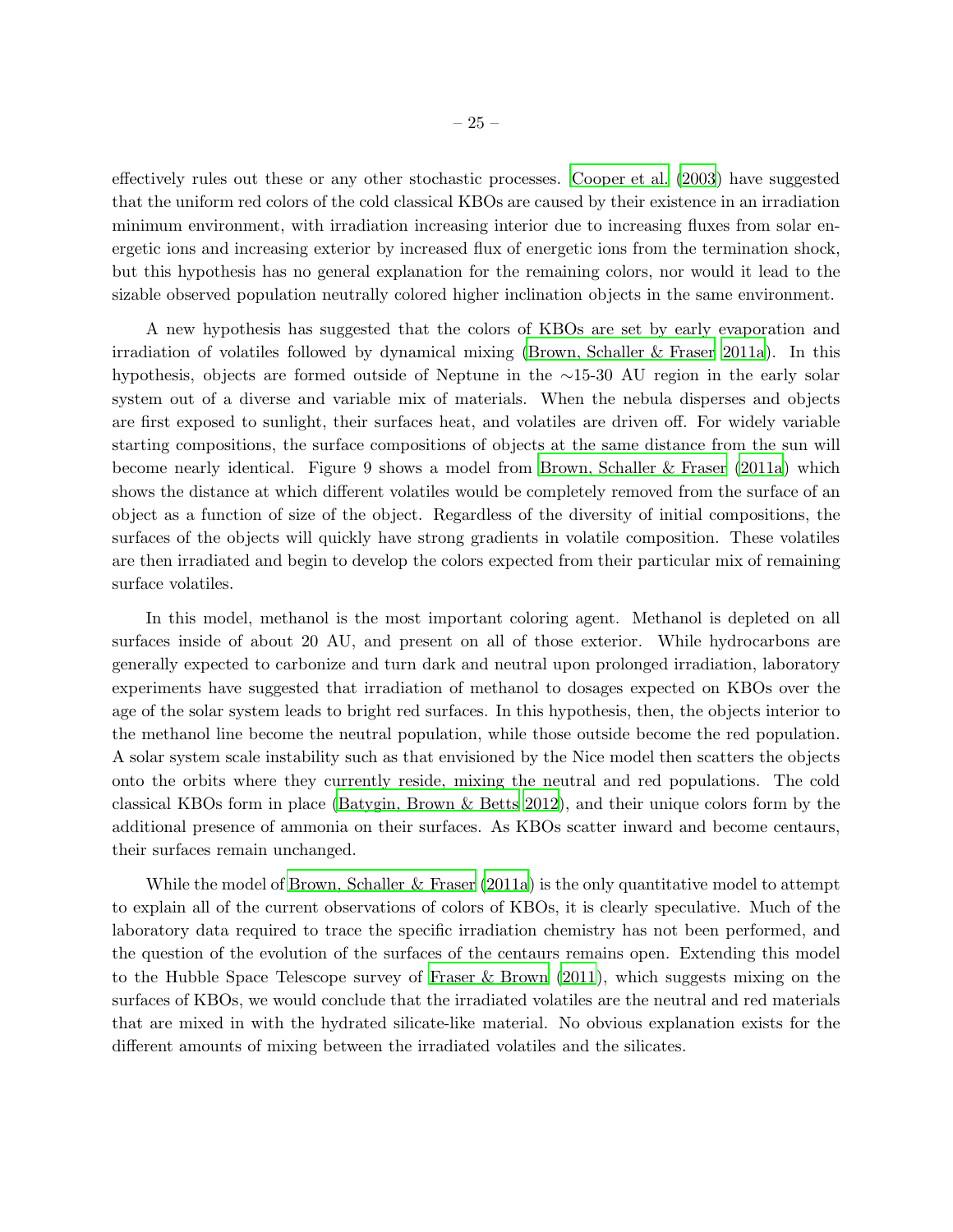

Fig. 9.— A hypothesis for the surface colors of small KBOs. In the early solar system KBOs form with a variety of composition, but as the nebula disappears and the sun begins to heat their surfaces, strong gradients in their surface compositions form. Leftward of each labeled line, each species would be fully depleted from the surface. KBOs formed interior to about 20 AU would only have H<sub>2</sub>O and CO<sub>2</sub> on their surfaces, while KBOs which formed outside of  $\sim$ 20 AU would retain methanol on their surfaces. Irradiation of the methanol-free surfaces could lead to the dark neutral objects, while irradiation of methanol-containing surfaces could lead to the brighter red objects. Outside of ∼30 AU objects can also retain NH3, which could perhaps explain some of the unique surface characteristics of the cold classical KBOs if they formed *in situ*.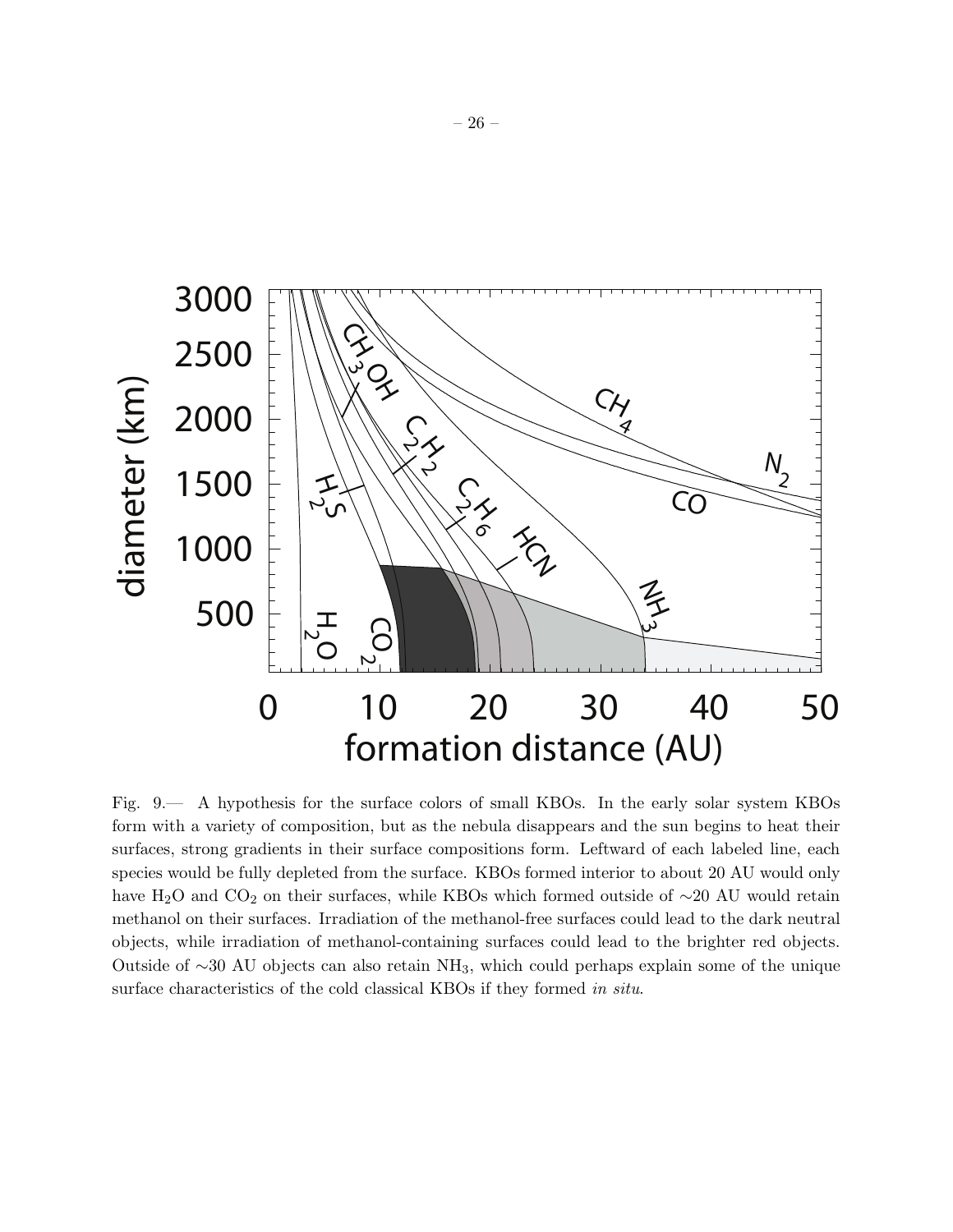### 6. Bulk composition

While most work on the composition of the Kuiper belt has focused on the surface composition, all of the spectral and photometric results discussed probe an insignificantly small depth into the surface. To understand the true composition of KBOs requires an understanding of the bulk composition. Detailed measurement of the bulk composition is of course impossible, but one important proxy – the ice-to-rock fraction – is available for some KBOs. Measurement of the ice-to-rock ratio requires measurement of the density which, in turn, requires measurement of the mass and radius of the objects. While measurement of the size of an object is possible through multiple means (to date far infrared radiometry from the Spitzer Space Telescope has been the dominant method), a measurement of the mass is only possible if the object has a satellite whose orbit is known.

KBOs were expected to be a relatively homogeneous group. They all are thought to have grown gradually through accretion, sampling similar regions of the solar nebula, so their compositions should have been nearly identical. Indeed, when Pluto was the only known large Kuiper belt object, its density of  $\sim$ 2 g cm<sup>-3</sup> was taken to indicate a  $\sim$ 30-70 ice-rock mix in the outer solar nebula as a whole [\(McKinnon & Mueller 1988](#page-35-13)).

One of the biggest outer solar system surprises of the past few years, therefore, has been the discovery that the ice fraction measured in KBOs varies from essentially 0 to 1 (Figure 10). Objects have been found with densities significantly less than 1 g cm<sup>-3</sup> [\(Mueller et al. 2009;](#page-36-13) [Benecchi et al.](#page-32-15) [2010\)](#page-32-15) indicating both a near-unity ice fraction and significant porosity, while other objects have been found with densities of nearly pure rock [\(Fraser & Brown](#page-35-14) [2010\)](#page-35-14).

Examination of the measured densities diameter reveals that the density measurements have extremely large uncertainties. The large error bars are a function of the uncertainty in the measured sizes and the 3-times-higher uncertainties in the associated volumes. Detailed understanding of the trends and causes of ice-rock fractions in the Kuiper belt clearly requires significantly higher quality size measurements.

Even with these large uncertainties, however, two trends are apparent. First, there is a general trend for an increase in density as a function of size. While an object with a fixed ice fraction will undergo a density increase with increased size owing to the small density increase that occurs due to the change of ice to higher density phase as pressure is increased, the general trend of increased density with size seen in the Kuiper belt is significantly larger than expected unless the rock fraction itself is increasing in larger objects (Fig. 10).

The second general trend is the difference in densities between objects which exclusively have small satellites and those which have larger satellites. The objects which exclusively have small satellites – Haumea, Quaoar, and Eris – have been hypothesized to have undergone giant impacts which led to these satellite [\(Brown et al. 2006](#page-33-5)). Interestingly, these objects have higher densities than every other measured object.

Such a wide range of ice-rock ratios is astounding. No dynamical evidence exists that the large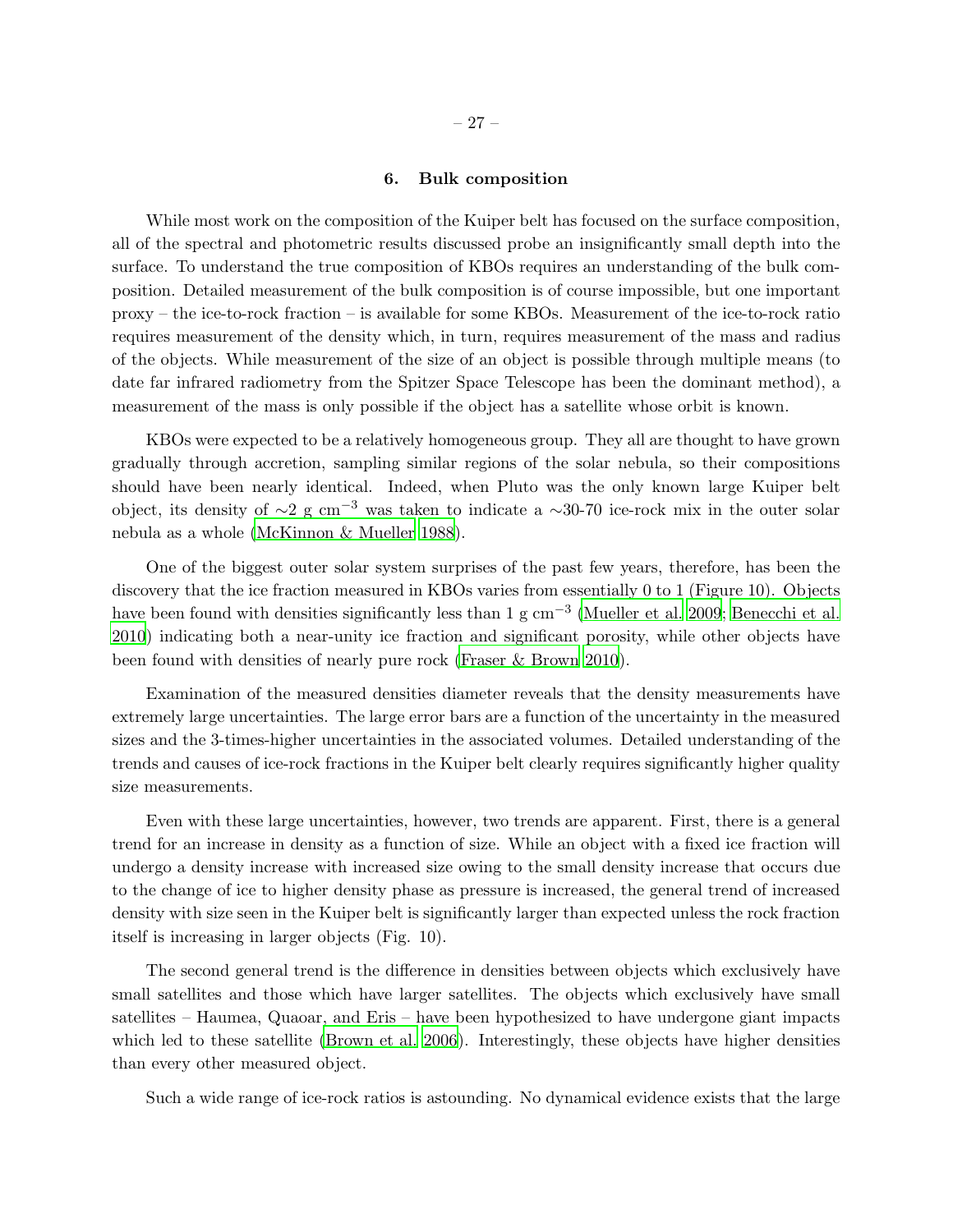

Fig. 10.— Measured densities of KBOs. In all cases the uncertainty in the size dominates the density measurement, so error bars follow lines of constant mass with varying diameter. The green lines show the density as a function of size for different rock fractions for fully differentiated body; the ice phase change at higher pressures causes ice to get denser. The red line shows the maximum density increase that could be expected from a simple model where small amounts of ice are preferentially removed in the collisions required to build larger bodies from smaller ones. Data for sizes and densities come from [Rabinowitz et al. \(2006](#page-36-5)); [Brown & Schaller \(2007](#page-33-13)); [Mueller et al.](#page-36-13) [\(2009](#page-36-13)); [Brown et al. \(2010](#page-33-14)); [Fraser & Brown \(2010](#page-35-14)); [Benecchi](#page-32-15) et al. [\(2010\)](#page-32-15).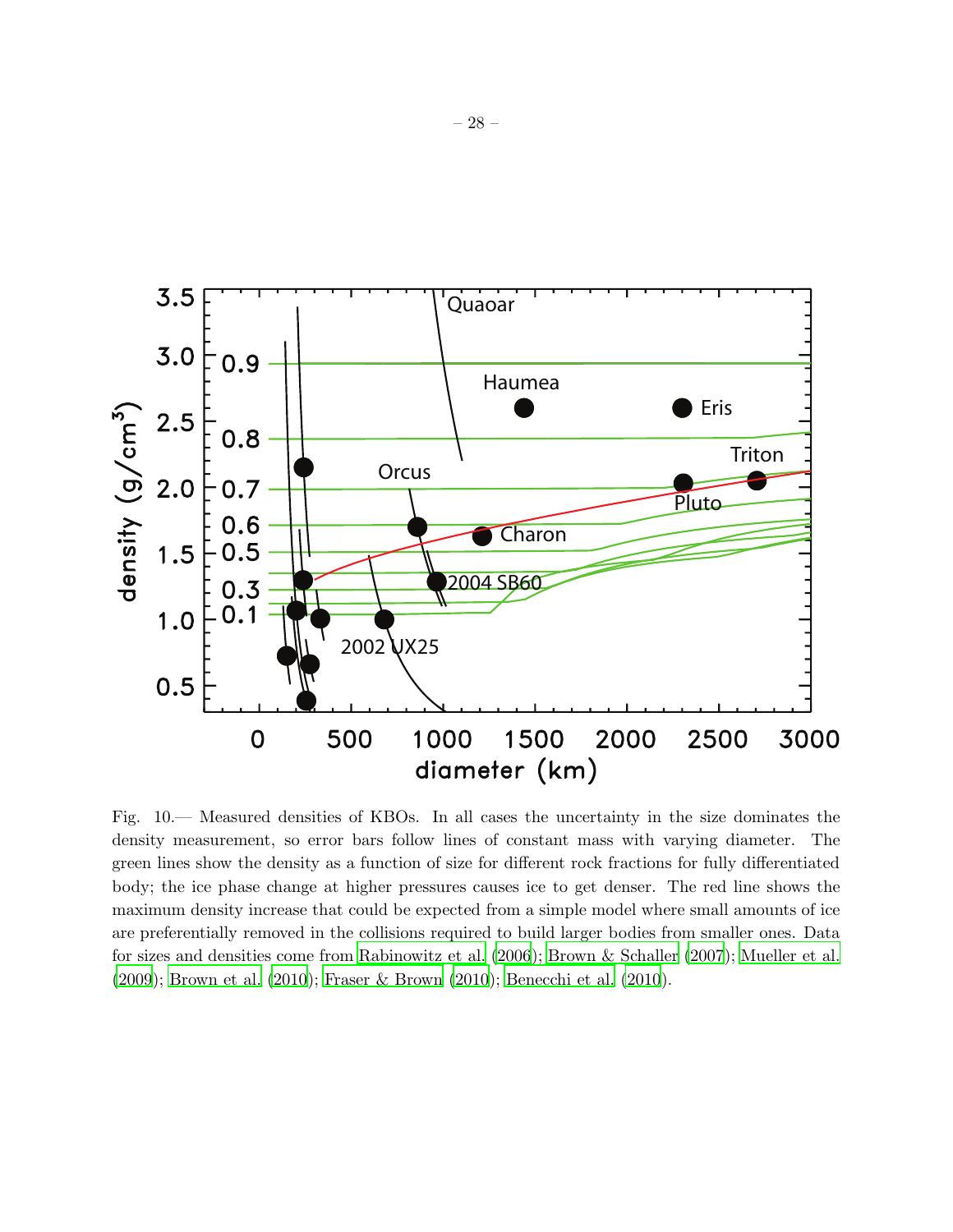KBOs came from dramatically different regions of the solar nebula, and no reasonable formation mechanism appears capable of delivering such variability among large accreted objects. We suggest three scenarios for explaining the extreme variability of the bulk composition of KBOs below, but we do not find any of the explanations completely satisfying.

### 6.1. Single collision densification

The extreme densities of all of the KBOs which exclusively have small satellites immediately suggests a connection between the satellite-forming giant impact and the high density. Indeed, in the case of Haumea, the creation of an icy collisional family dynamically surrounding the object demonstrates that these impacts do indeed remove ice from a differentiated mantle. It appears reasonable to suggest that the three known objects with the highest densities all achieved these densities through single catastrophic collisions which removed substantial amounts of overlying ice in a process reminiscent of that envisioned for Mercury.

Unfortunately, the types of collisions that would be required are infeasible in the solar system. Using scalings from numerical simulations of [Stewart & Leinhardt \(2009](#page-37-11)), we find that to remove enough ice mass to create an object with the  $\sim$ 2.6 g cm<sup>-3</sup> of Eris from an object that initially had the  $\sim$ 2.0 g cm<sup>-3</sup> of Pluto requires hitting Triton with a  $\sim$  500 km KBO traveling 40 km s<sup>-1</sup>!

Though the connection between high densities and small satellites is striking, we can envision no physical mechanism by which the two can be related.

## 6.2. Water ice loss during accretion

While single impacts cannot lead to significant ice loss, multiple impacts during accretion can. The red line in Figure 10 shows, for example, a scenario where large bodies are preferentially grown by accreting other like-sized bodies. For two bodies which collide at their mutual escape velocities, as such bodies would, the [Stewart & Leinhardt \(2009\)](#page-37-11) scalings suggest that ∼10% of the total mass will be removed from the system. If for differentiated objects the ice is exclusively removed, these objects will grow in density as they grow in size.

The model shown here then represent the maximum density growth that could happen from an assumed starting size and starting density  $(300 \text{ km}, 1.3 \text{ g cm}^{-3})$  for differentiated objects which grow to become the larger dwarf planets. While a general increase such as that seen through Charon, Pluto, and Triton can perhaps be explained, the three very high density objects are well away from this line. To create Quaoar, for example, would require starting with 300 km differentiated objects with initial densities of 1.9 g  $\text{cm}^{-3}$ , which would then be inconsistent with the other observed densities.

While accretional loss of water ice may play some role in the general trend of increasing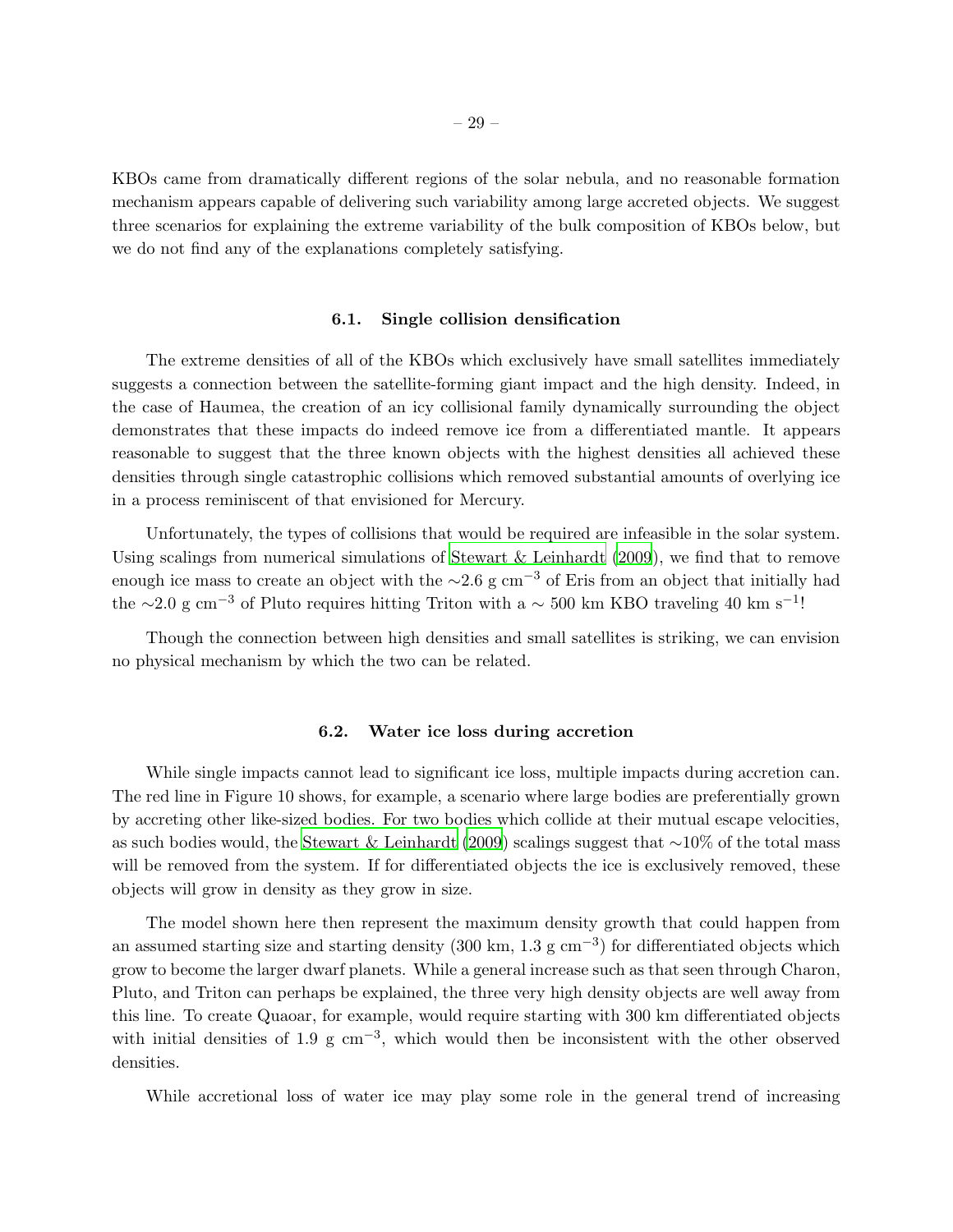densities with size, that process clearly cannot explain all of the observations.

### 6.3. Extreme inhomogeneity in the disk

One of the only alternatives to invoking collisions as a means to modify densities is to suggest that the densities are primordial. The general trend of densities increasing with size could be caused by an increase in the ice-to-rock ratio as a function of heliocentric distance, combined by a tendency of the largest objects to form closer to the sun where formation timescales are shorter and larger objects can grow. However, this scenario would also suggest the existence of a population of smaller objects which also formed at these closer distances and should therefore also have the high densities of the largest objects. No such population appears.

The alternative is that the ice-to-rock ratio did not vary smoothly with distance, but rather the disk was chemically inhomogeneous. It is difficult to reconcile this possibility with the assumption that the large objects were accreted out of large numbers of small ones sampling multiple portions of the disk.

None of the three proposed scenarios provides a satisfactory explanation for the trends and variability seen in densities. The study of the bulk composition of KBOs is, however, in its infancy. Radii of KBOs are still poorly determined, and the number of objects with measured satellite orbits remains small. We anticipate that continued work in this areas will eventually yield the insights that will allow the bulk compositions of these objects to be understood.

## 7. Implications, speculations, and open questions

We have attempted to discern general trends and formulate overlying principles for understanding the compositions of the objects in the Kuiper belt. We are at a stage in our understanding of the Kuiper belt that, for the first time, we have at least a first-order understanding of the compositions of the surfaces of KBOs and valid working hypotheses for understanding these compositions. A comparable understanding of the bulk composition is – however – far away.

Using all of the spectroscopic and photometric data as well as the current best understanding of the physics and chemistry of these bodies, we conceptually divide Kuiper belt surfaces into major groups, with differences being caused by size, formation location, and history. The six broad types of KBO surfaces are as follow:

• Volatile rich (Triton, Eris, Pluto): objects large enough to retain significant reservoirs of  $N_2$ ,  $CH<sub>4</sub>$ , and CO. Their spectra are dominated by  $CH<sub>4</sub>$  absorption, but their surfaces are likely dominated by  $N_2$  with  $CH_4$  a moderate contributor.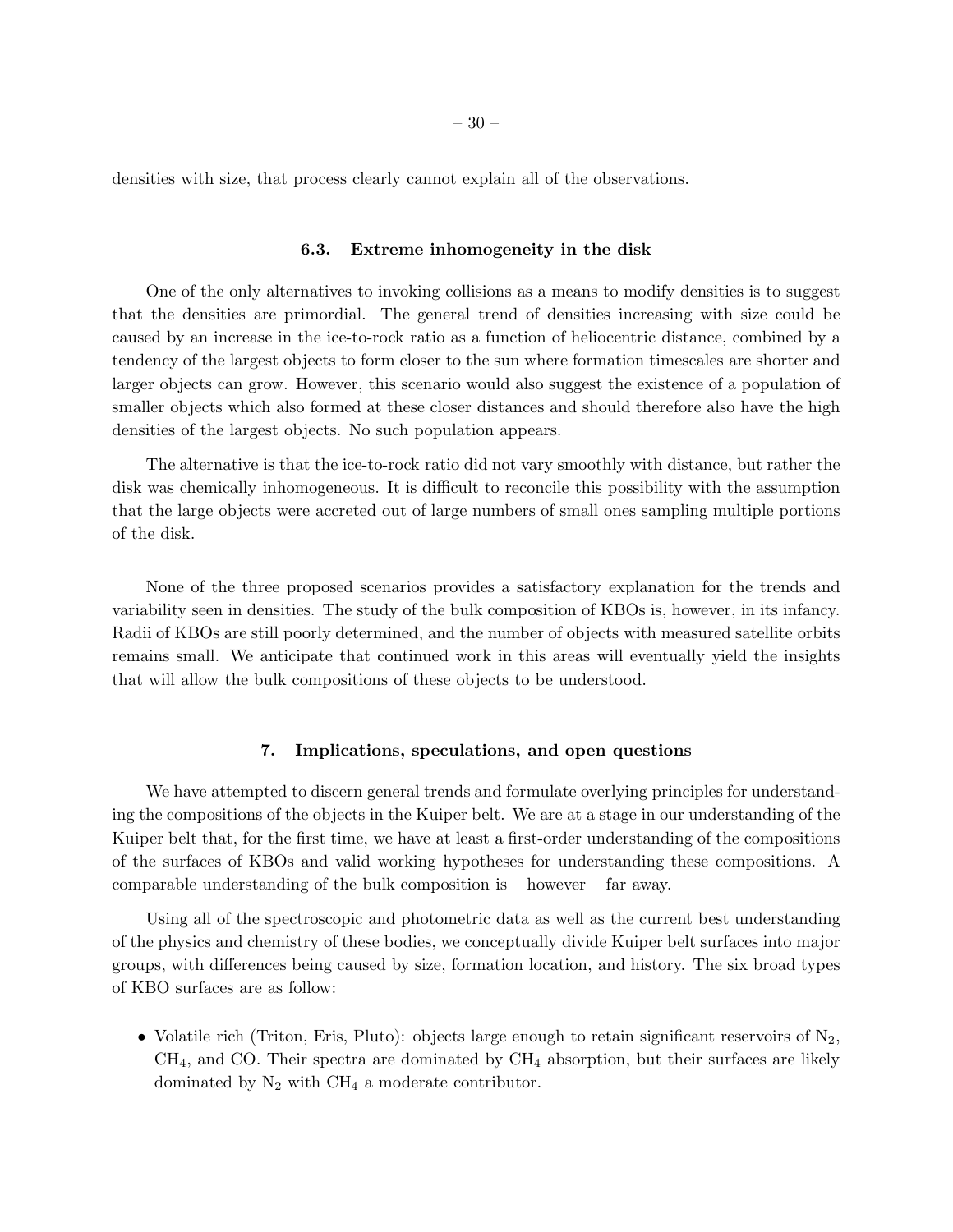- Volatile transition (Makemake, Quaoar, 2007 OR10): objects which are on the verge of losing their volatiles but still contain (at least)  $CH_4$ . With  $CH_4$  the dominant molecule on the surface, radiation processing occurs much more quickly, so ethane and other methane irradiation products are present on the surface.
- Water ice plus ammonia rich surfaces (Charon, Orcus, Quaoar, 2007 OR10, AZ84, other): Slightly smaller ( $\sim$  500 km < D < $\sim$ 1200 km) objects on which volatiles have been mostly or fully depleted and the spectra are dominated by significant crystalline water ice absorption. Where high S/N is available and methane doesn't hide the spectral signature, we expect that all of these will show the presence of ammonia. We suggest that these are due to water ice flowing on the surface after volatile irradiation has otherwise set the surface color and composition.
- Neutral surfaces of small objects: Objects which are too small to retain volatiles or to have had water flows and formed inside ∼20 AU will have their surfaces depleted in all major ices except  $H_2O$  and  $CO_2$ . Irradiation will then cause dark neutrally colored surfaces to develop. These objects show a range of optical-near IR colors based on the amount of silicate mixed with the irradiated ices. No hypothesis has been suggested for why objects differ in their surface rock-ice ratio.
- Red surfaces of small objects: Small objects which formed outside of ∼20 AU would have been able to retain CH3OH on their surface. Upon irradiation these surfaces would turn red and retain moderate albedos. These objects show a range of optical and optical-near IR colors based on the amount of silicate mixed with the irradiated ices.
- Pure water ice (Haumea and its family and satellites): pure water ice surfaces form when the nearly-pristine water ice mantle of a differentiated KBO is exposed in an impact.

While these six classes of Kuiper belt surfaces provide an overall framework for understanding the the composition of KBO surfaces, there are open questions about multiple aspects of this framework that must be answered before we can be certain that our first-order understanding of these surfaces is correct. In addition, some overall questions still remain. We summarize some of the most important questions to be answered by future research:

- Is water ice on medium-sized KBOs a sign of previous water flow on the surface? Evidence that this hypothesis is true would include the presence of ammonia on every medium-sized objects on which substantial water ice absorption is present. Images of Charon from the New Horizon spacecraft may also shed light on this question.
- Is the sporadic methanol seen on small objects a transient sign of a recent impact? Direct evidence for this hypothesis is difficult without resolved imaging, for which there are no future plans. However, rotationally revolved spectroscopy could help begin to answer this question.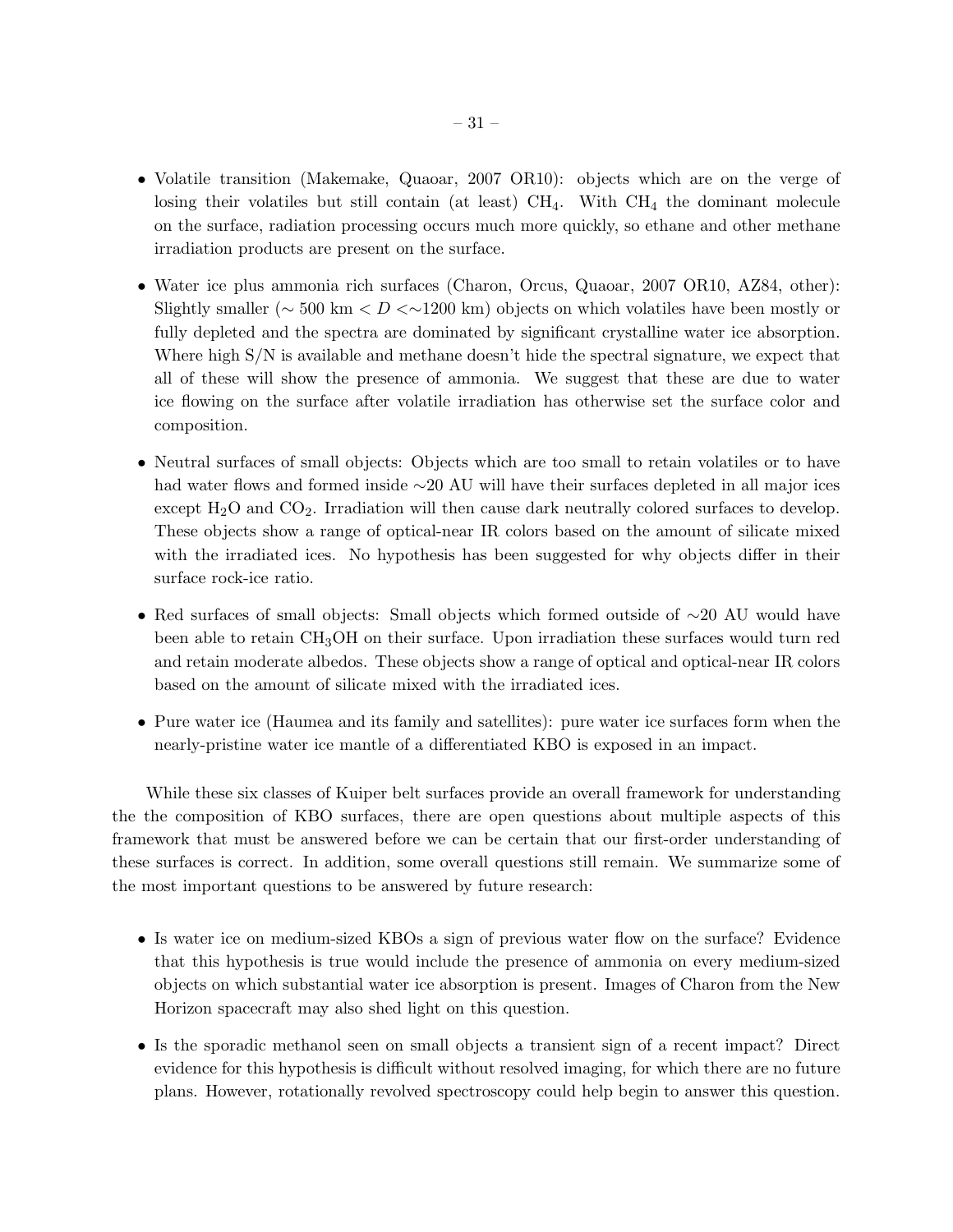Such spectroscopy will require the next generation of large telescopes, but rotationally resolved color measurement may provide a currently feasible initial step.

- Do KBO surfaces become modified as they enter the centaur region? Extremely high precision color measurements of large numbers of higher perihelion non-cold classical KBOs could answer this question. Such precise measurements are possible with current telescopes. Understanding the conditions that lead to centaur activity and that effect of activity on the surface – if any – will also be important.
- Can the volatile loss hypothesis for the colors of KBOs be supported by new laboratory data? The hypothesis suggests specific chemical combinations that give the colors seen in the Kuiper belt; irradiation of these combinations would show if the predictions are valid.
- Are silicates visible at the surface? Reliably reproducible results on the presence of aqueously altered silicates would be strong evidence. Midinfrared spectroscopy is difficult but should eventually prove feasible. The silicate-colored material identified in the mixtures from the purely photometric H/WTSOSS surface could perhaps be isolated spectroscopically with carefully targeted measurements.
- What causes the extreme bulk compositional variability of the Kuiper belt? Three hypotheses have been suggested, but none of them is satisfactory. Significant more work is needed in this area.

The last decade has seen studies of the composition of the Kuiper belt blossom from simple cataloging to the development of actual conceptual frameworks which can explain many of the observed properties. Much work remains, however, to both verify and extend this framework, and to use these distant bodies to continue to provide new insights into the formation and evolution of the solar system.

The preparation of this review has been supported by grant NNX09AB49G from the NASA Planetary Astronomy program.

# REFERENCES

- <span id="page-31-2"></span>Alvarez-Candal A, Fornasier S, Barucci MA, de Bergh C, Merlin F. 2008, Visible spectroscopy of the new ESO large program on trans-Neptunian objects and Centaurs. Part 1. *A&A* 487:741–748
- <span id="page-31-0"></span>Barkume KM, Brown ME, Schaller EL. 2006, Water Ice on the Satellite of Kuiper Belt Object 2003 EL61. *ApJ* 640:L87–L89
- <span id="page-31-1"></span>Barkume KM, Brown ME, Schaller EL. 2008, Near-Infrared Spectra of Centaurs and Kuiper Belt Objects. *AJ* 135:55–67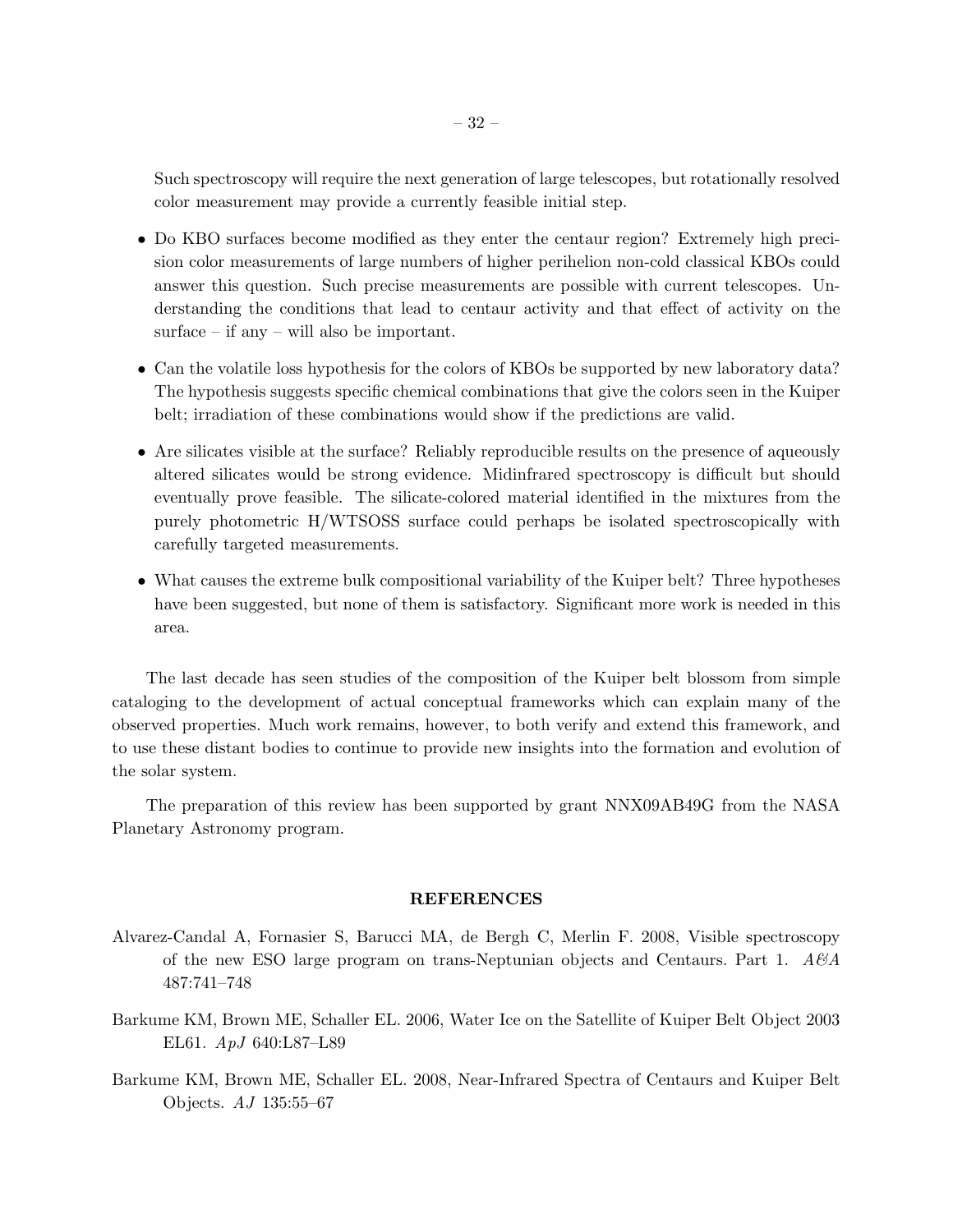- <span id="page-32-8"></span>Barucci MA, Alvarez-Candal A, Merlin F, Belskaya IN, de Bergh C, et al. 2011, New insights on ices in Centaur and Transneptunian populations. *Icarus* 214:297–307
- <span id="page-32-11"></span>Barucci MA, Brown ME, Emery JP, Merlin F. 2008a. Composition and Surface Properties of Transneptunian Objects and Centaurs, In *The Solar System Beyond Neptune*, eds. MA Barucci, H Boehnhardt, DP Cruikshank, A Morbidelli. 143–160
- <span id="page-32-3"></span>Barucci MA, Cruikshank DP, Dotto E, Merlin F, Poulet F, et al. 2005, Is Sedna another Triton? *A&A* 439:L1–L4
- <span id="page-32-10"></span>Barucci MA, Merlin F, Dotto E, Doressoundiram A, de Bergh C. 2006, TNO surface ices. Observations of the TNO 55638 (2002 VE95). *A&A* 455:725–730
- <span id="page-32-9"></span>Barucci MA, Merlin F, Guilbert A, de Bergh C, Alvarez-Candal A, et al. 2008b, Surface composition and temperature of the TNO Orcus. *A&A* 479:L13–L16
- <span id="page-32-5"></span>Barucci MA, Morea Dalle Ore C, Alvarez-Candal A, de Bergh C, Merlin F, et al. 2010, (90377) Sedna: Investigation of Surface Compositional Variation. *AJ* 140:2095–2100
- <span id="page-32-14"></span>Batygin K, Brown ME, Betts H. 2012, Instability-driven Dynamical Evolution Model of a Primordially Five-planet Outer Solar System. *ApJ* 744:L3
- <span id="page-32-13"></span>Benecchi SD, Noll KS, Grundy WM, Buie MW, Stephens DC, Levison HF. 2009, The correlated colors of transneptunian binaries. *Icarus* 200:292–303
- <span id="page-32-15"></span>Benecchi SD, Noll KS, Grundy WM, Levison HF. 2010, (47171) 1999 TC36, A transneptunian triple. *Icarus* 207:978–991
- <span id="page-32-6"></span>Bennett CJ, Jamieson CS, Osamura Y, Kaiser RI. 2006, Laboratory Studies on the Irradiation of Methane in Interstellar, Cometary, and Solar System Ices. *ApJ* 653:792–811
- <span id="page-32-0"></span>Bernstein G, Khushalani B. 2000, Orbit Fitting and Uncertainties for Kuiper Belt Objects. *AJ* 120:3323–3332
- <span id="page-32-12"></span>Brown ME. 2001, The Inclination Distribution of the Kuiper Belt. *AJ* 121:2804–2814
- <span id="page-32-1"></span>Brown ME. 2002, Pluto and Charon: Formation, Seasons, Composition. *Annual Review of Earth and Planetary Sciences* 30:307–345
- <span id="page-32-2"></span>Brown ME. 2008. The Largest Kuiper Belt Objects, In *The Solar System Beyond Neptune*, eds. MA Barucci, H Boehnhardt, DP Cruikshank, A Morbidelli. 335–344
- <span id="page-32-4"></span>Brown ME, Barkume KM, Blake GA, Schaller EL, Rabinowitz DL, et al. 2007a, Methane and Ethane on the Bright Kuiper Belt Object 2005 FY9. *AJ* 133:284–289
- <span id="page-32-7"></span>Brown ME, Barkume KM, Ragozzine D, Schaller EL. 2007b, A collisional family of icy objects in the Kuiper belt. *Nature* 446:294–296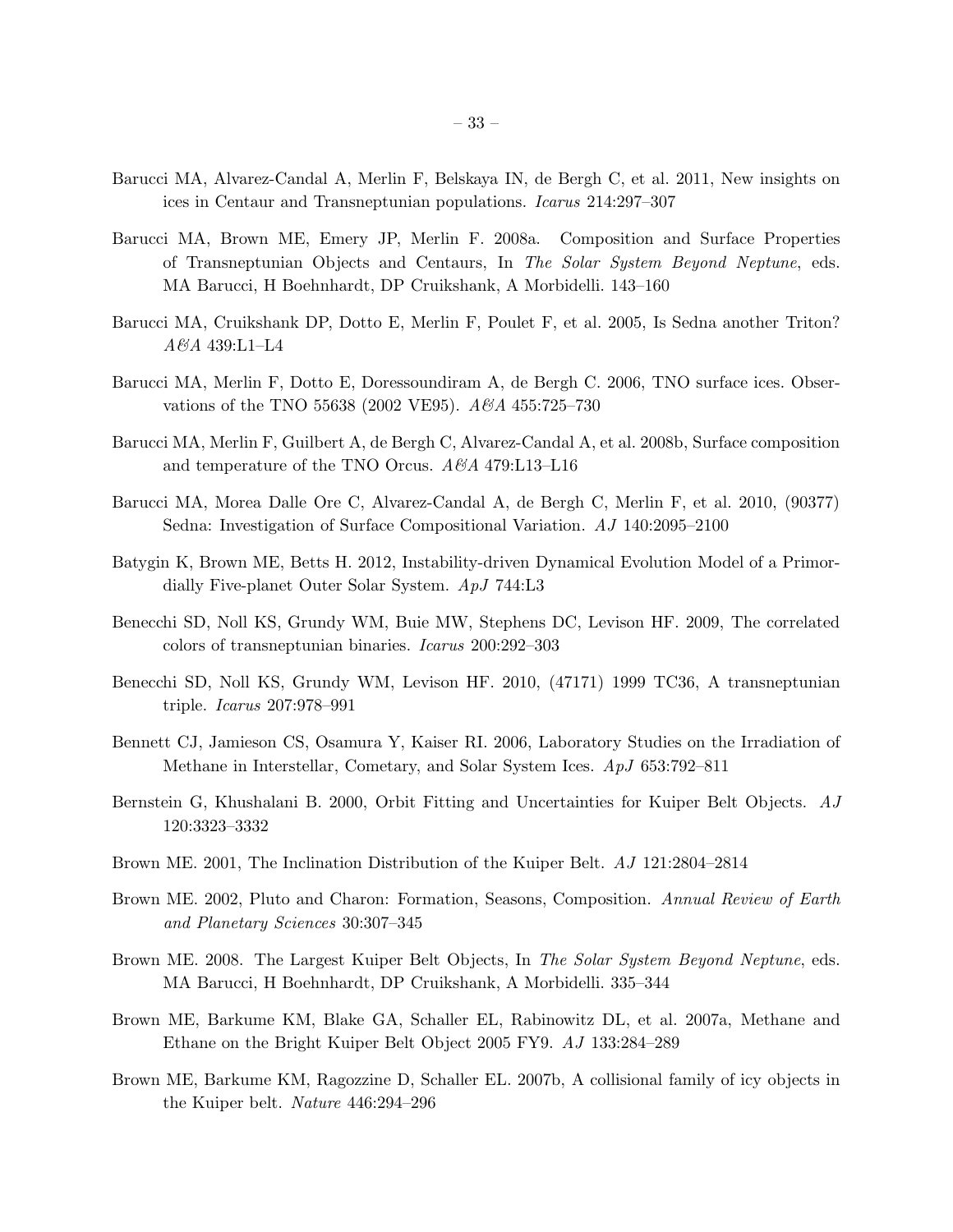- <span id="page-33-4"></span>Brown ME, Bouchez AH, Rabinowitz D, Sari R, Trujillo CA, et al. 2005, Keck Observatory Laser Guide Star Adaptive Optics Discovery and Characterization of a Satellite to the Large Kuiper Belt Object 2003 EL61. *ApJ* 632:L45–L48
- <span id="page-33-2"></span>Brown ME, Burgasser AJ, Fraser WC. 2011, The Surface Composition of Large Kuiper Belt Object 2007 OR10. *ApJ* 738:L26+
- <span id="page-33-7"></span>Brown ME, Calvin WM. 2000, Evidence for Crystalline Water and Ammonia Ices on Pluto's Satellite Charon. *Science* 287:107–109
- <span id="page-33-14"></span>Brown ME, Ragozzine D, Stansberry J, Fraser WC. 2010, The Size, Density, and Formation of the Orcus-Vanth System in the Kuiper Belt. *AJ* 139:2700–2705
- <span id="page-33-13"></span>Brown ME, Schaller EL. 2007, The Mass of Dwarf Planet Eris. *Science* 316:1585–
- <span id="page-33-12"></span>Brown ME, Schaller EL, Fraser WC. 2011a, A Hypothesis for the Color Diversity of the Kuiper Belt. *ApJ* 739:L60
- <span id="page-33-6"></span>Brown ME, Schaller EL, Fraser WC. 2011b, Ices on medium sized Kuiper belt objects. *Astron. J., submitted*
- <span id="page-33-1"></span>Brown ME, Trujillo CA, Rabinowitz DL. 2005, Discovery of a Planetary-sized Object in the Scattered Kuiper Belt. *ApJ* 635:L97–L100
- <span id="page-33-5"></span>Brown ME, van Dam MA, Bouchez AH, Le Mignant D, Campbell RD, et al. 2006, Satellites of the Largest Kuiper Belt Objects. *ApJ* 639:L43–L46
- <span id="page-33-0"></span>Brown R, Cruikshank D, Ververka J, Helfenstein P, Eluszkiewicz J. 1995. Surface Composition and Photometric Properties of Triton, In *Neptune and Triton*, ed. DP Cruikshank
- <span id="page-33-10"></span>Brucker MJ, Grundy WM, Stansberry JA, Spencer JR, Sheppard SS, et al. 2009, High albedos of low inclination Classical Kuiper belt objects. *Icarus* 201:284–294
- <span id="page-33-3"></span>Brunetto R, Barucci MA, Dotto E, Strazzulla G. 2006, Ion Irradiation of Frozen Methanol, Methane, and Benzene: Linking to the Colors of Centaurs and Trans-Neptunian Objects. *ApJ* 644:646– 650
- <span id="page-33-8"></span>Cook JC, Desch SJ, Roush TL, Trujillo CA, Geballe TR. 2007, Near-Infrared Spectroscopy of Charon: Possible Evidence for Cryovolcanism on Kuiper Belt Objects. *ApJ* 663:1406–1419
- <span id="page-33-11"></span>Cooper JF, Christian ER, Richardson JD, Wang C. 2003, Proton Irradiation of Centaur, Kuiper Belt, and Oort Cloud Objects at Plasma to Cosmic Ray Energy. *Earth Moon and Planets* 92:261–277
- <span id="page-33-9"></span>Cruikshank DP, Roush TL, Bartholomew MJ, Geballe TR, Pendleton YJ, et al. 1998, The Composition of Centaur 5145 Pholus. *Icarus* 135:389–407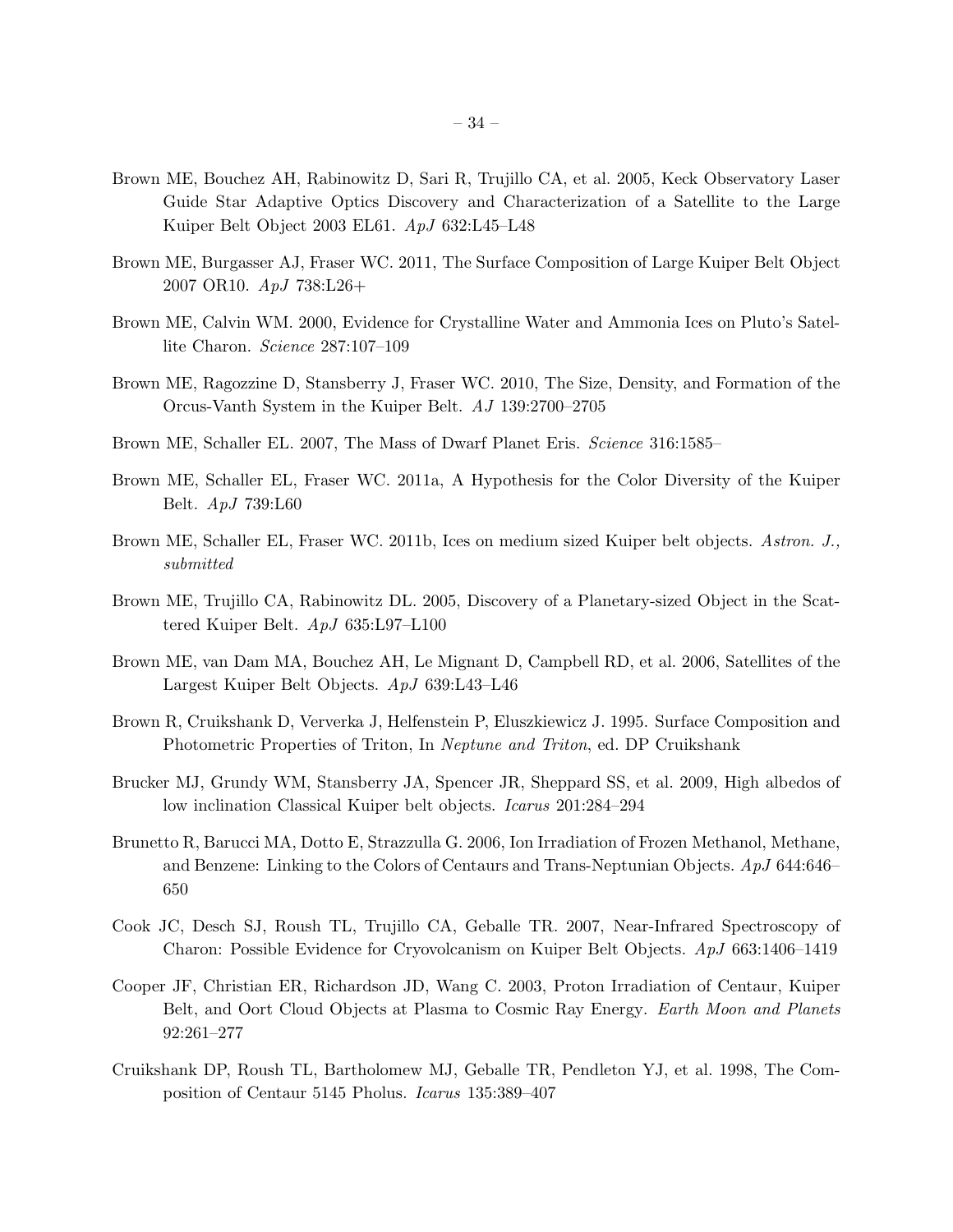- <span id="page-34-0"></span>Cruikshank DP, Roush TL, Moore JM, Sykes M, Owen TC, et al. 1997. The Surfaces of Pluto and Charon, In *Pluto and Charon*, ed. Stern, S. A. & Tholen, D. J. 221–+
- <span id="page-34-2"></span>Cruikshank DP, Roush TL, Owen TC, Geballe TR, de Bergh C, et al. 1993, Ices on the surface of Triton. *Science* 261:742–745
- <span id="page-34-7"></span>Davies JK, Sykes MV, Cruikshank DP. 1993, Near-infrared photometry and spectroscopy of the unusual minor planet 5145 Pholus (1992AD). *Icarus* 102:166–169
- <span id="page-34-10"></span>de Bergh C, Boehnhardt H, Barucci MA, Lazzarin M, Fornasier S, et al. 2004, Aqueous altered silicates at the surface of two Plutinos? *A&A* 416:791–798
- <span id="page-34-5"></span>Delsanti A, Merlin F, Guilbert-Lepoutre A, Bauer J, Yang B, Meech KJ. 2010, Methane, ammonia, and their irradiation products at the surface of an intermediate-size KBO?. A portrait of Plutino (90482) Orcus. *A&A* 520:A40+
- <span id="page-34-4"></span>DeMeo FE, Dumas C, de Bergh C, Protopapa S, Cruikshank DP, et al. 2010, A search for ethane on Pluto and Triton. *Icarus* 208:412–424
- <span id="page-34-12"></span>Doressoundiram A, Boehnhardt H, Tegler SC, Trujillo C. 2008. Color Properties and Trends of the Transneptunian Objects, In *The Solar System Beyond Neptune*, ed. Barucci, M. A., Boehnhardt, H., Cruikshank, D. P., Morbidelli, A., & Dotson, R. 91–104
- <span id="page-34-3"></span>Douté S, Schmitt B, Quirico E, Owen TC, Cruikshank DP, et al. 1999, Evidence for Methane Segregation at the Surface of Pluto. *Icarus* 142:421–444
- <span id="page-34-6"></span>Dumas C, Carry B, Hestroffer D, Merlin F. 2011, High-contrast observations of (136108) Haumea. A crystalline water-ice multiple system. *A&A* 528:A105+
- <span id="page-34-1"></span>Eluszkiewicz J, Cady-Pereira K, Brown ME, Stansberry JA. 2007, Interpretation of the near-IR spectra of the Kuiper Belt Object (136472) 2005 FY9. *Journal of Geophysical Research (Planets)* 112:E06003
- <span id="page-34-8"></span>Emery JP, Cruikshank DP, van Cleve J. 2006, Thermal emission spectroscopy (5.2 38  $\mu$ m) of three Trojan asteroids with the Spitzer Space Telescope: Detection of fine-grained silicates. *Icarus* 182:496–512
- <span id="page-34-11"></span>Fornasier S, Barucci MA, de Bergh C, Alvarez-Candal A, DeMeo F, et al. 2009, Visible spectroscopy of the new ESO large programme on trans-Neptunian objects and Centaurs: final results. *A&A* 508:457–465
- <span id="page-34-9"></span>Fornasier S, Doressoundiram A, Tozzi GP, Barucci MA, Boehnhardt H, et al. 2004, ESO Large Program on physical studies of Trans-Neptunian objects and Centaurs: Final results of the visible spectrophotometric observations. *A&A* 421:353–363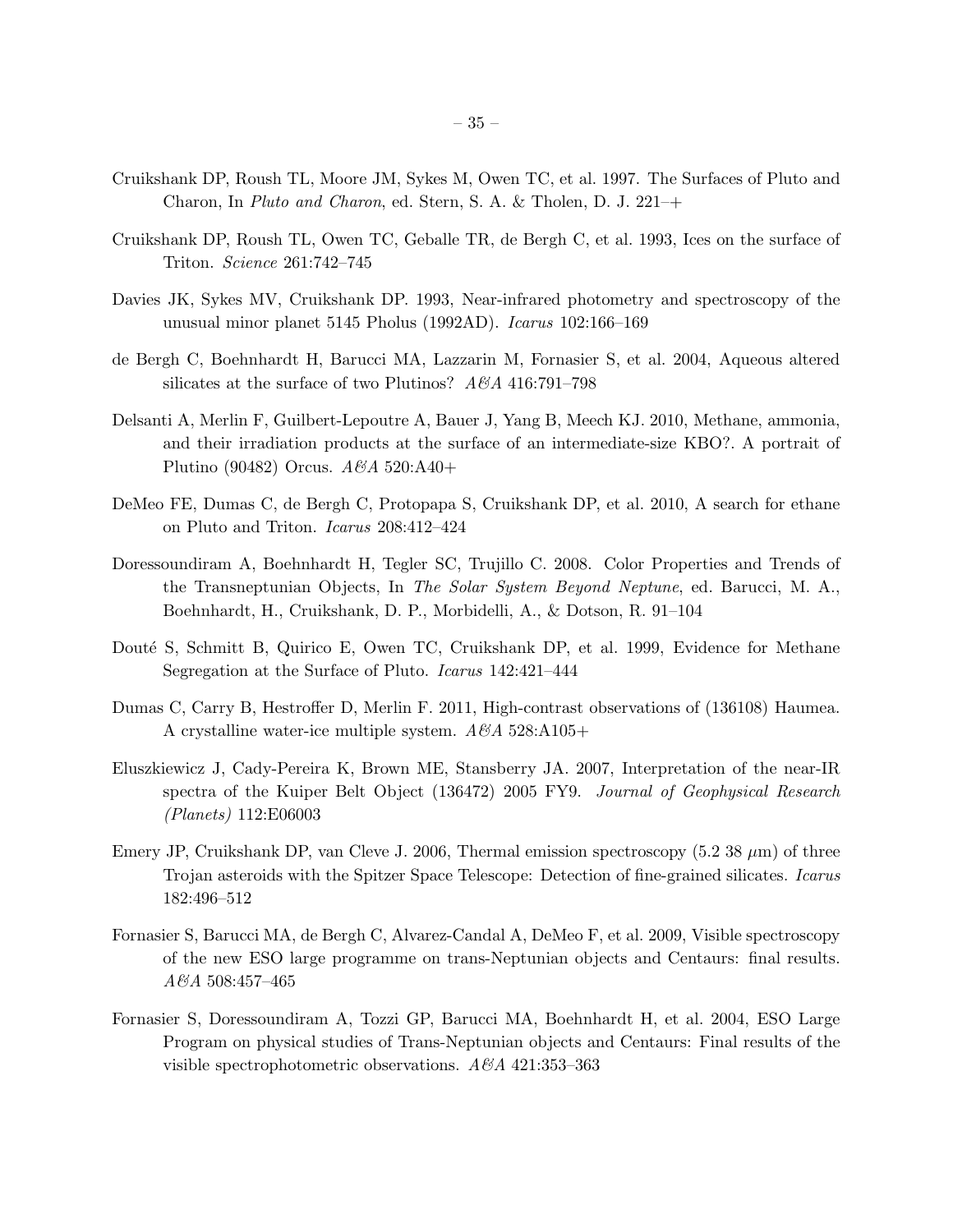- <span id="page-35-2"></span>Fraser WC, Brown ME. 2009, NICMOS Photometry of the Unusual Dwarf Planet Haumea and its Satellites. *ApJ* 695:L1–L3
- <span id="page-35-14"></span>Fraser WC, Brown ME. 2010, Quaoar: A Rock in the Kuiper Belt. *ApJ* 714:1547–1550
- <span id="page-35-7"></span>Fraser WC, Brown ME. 2011, The Hubble/WFC3 Test of Surfaces in Outer Solar System. *Astron. J., submitted*
- <span id="page-35-9"></span>Fraser WC, Brown ME, Schwamb ME. 2010, The luminosity function of the hot and cold Kuiper belt populations. *Icarus* 210:944–955
- <span id="page-35-10"></span>Goldreich P, Lithwick Y, Sari R. 2002, Formation of Kuiper-belt binaries by dynamical friction and three-body encounters. *Nature* 420:643–646
- <span id="page-35-5"></span>Guilbert A, Alvarez-Candal A, Merlin F, Barucci MA, Dumas C, et al. 2009, ESO-Large Program on TNOs: Near-infrared spectroscopy with SINFONI. *Icarus* 201:272–283
- <span id="page-35-1"></span>Hudson RL, Palumbo ME, Strazzulla G, Moore MH, Cooper JF, Sturner SJ. 2008. Laboratory Studies of the Chemistry of Transneptunian Object Surface Materials, In *The Solar System Beyond Neptune*, ed. Barucci, M. A., Boehnhardt, H., Cruikshank, D. P., Morbidelli, A., & Dotson, R. 507–523
- <span id="page-35-11"></span>Jewitt D. 2009, The Active Centaurs. *AJ* 137:4296–4312
- <span id="page-35-4"></span>Jewitt DC, Luu J. 2004, Crystalline water ice on the Kuiper belt object (50000) Quaoar. *Nature* 432:731–733
- <span id="page-35-6"></span>Lazzarin M, Barucci MA, Boehnhardt H, Tozzi GP, de Bergh C, Dotto E. 2003, ESO Large Programme on Physical Studies of Trans-Neptunian Objects and Centaurs: Visible Spectroscopy. *AJ* 125:1554–1558
- <span id="page-35-3"></span>Levison HF, Morbidelli A, Vokrouhlický D, Bottke WF. 2008, On a Scattered-Disk Origin for the 2003 EL61 Collisional Family – An Example of the Importance of Collisions on the Dynamics of Small Bodies. *AJ* 136:1079–1088
- <span id="page-35-8"></span>Levison HF, Stern SA. 2001, On the Size Dependence of the Inclination Distribution of the Main Kuiper Belt. *AJ* 121:1730–1735
- <span id="page-35-0"></span>Licandro J, Pinilla-Alonso N, Pedani M, Oliva E, Tozzi GP, Grundy WM. 2006, The methane ice rich surface of large TNO 2005 FY9: a Pluto-twin in the trans-neptunian belt? *A&A* 445:L35–L38
- <span id="page-35-12"></span>Luu J, Jewitt D. 1996, Color Diversity Among the Centaurs and Kuiper Belt Objects. *AJ* 112:2310–  $+$
- <span id="page-35-13"></span>McKinnon WB, Mueller S. 1988, Pluto's structure and composition suggest origin in the solar, not a planetary, nebula. *Nature* 335:240–243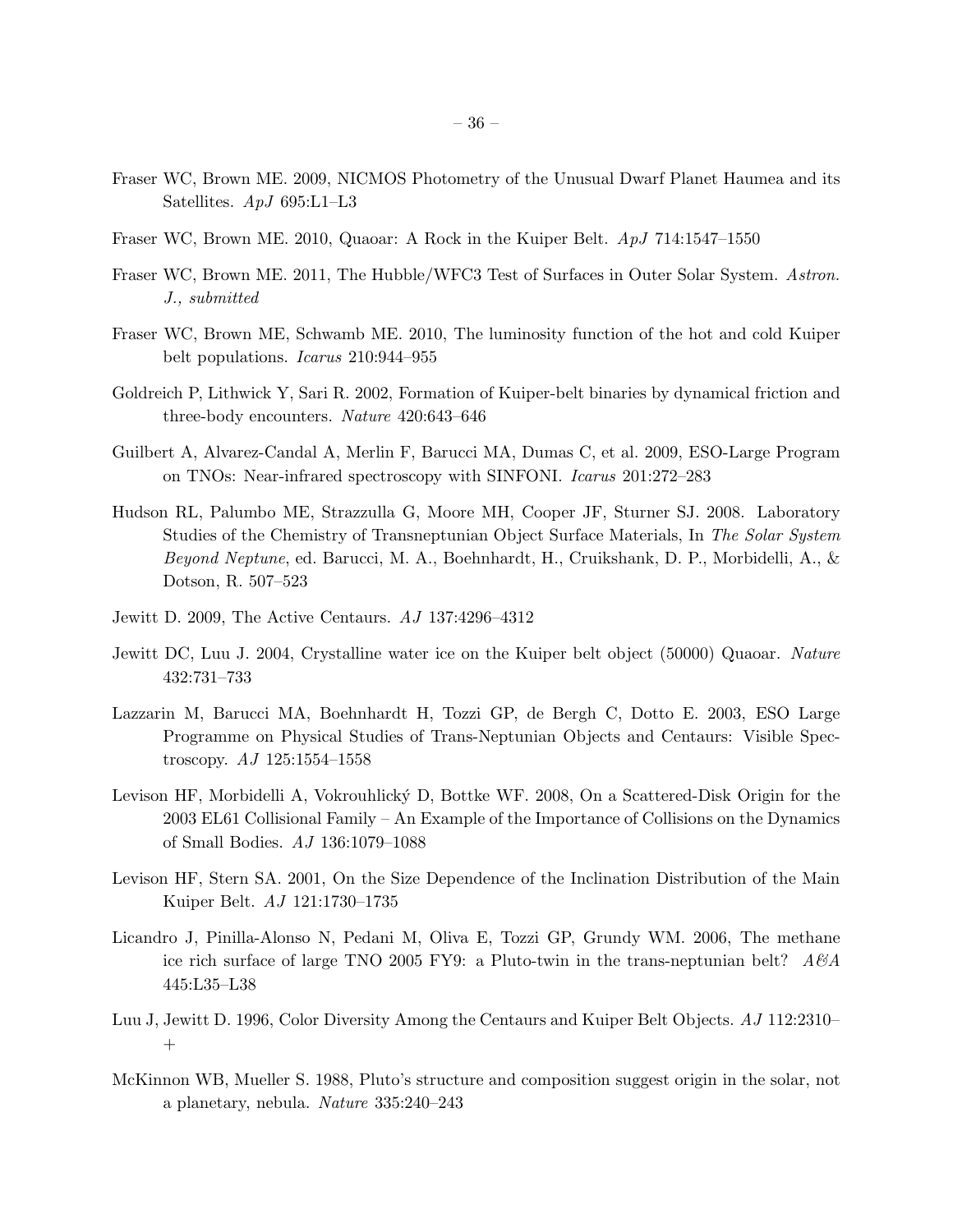- <span id="page-36-4"></span>Merlin F, Barucci MA, de Bergh C, DeMeo FE, Alvarez-Candal A, et al. 2010a, Chemical and physical properties of the variegated Pluto and Charon surfaces. *Icarus* 210:930–943
- <span id="page-36-9"></span>Merlin F, Barucci MA, de Bergh C, Fornasier S, Doressoundiram A, et al. 2010b, Surface composition and physical properties of several trans-neptunian objects from the Hapke scattering theory and Shkuratov model. *Icarus* 208:945–954
- <span id="page-36-10"></span>Morbidelli A, Brown ME. 2005. *Comets II, ed. M.C. Festou, H.U. Keller, H.A. Weaver (U. Arizona Press: 2005)*
- <span id="page-36-0"></span>Morbidelli A, Levison HF, Gomes R. 2008. The Dynamical Structure of the Kuiper Belt and Its Primordial Origin, In *The Solar System Beyond Neptune*, ed. Barucci, M. A., Boehnhardt, H., Cruikshank, D. P., Morbidelli, A., & Dotson, R. 275–292
- <span id="page-36-13"></span>Mueller M, Spencer J, Stansberry J, Grundy W. 2009. In *AAS/Division for Planetary Sciences Meeting Abstracts #41*, vol. 41 of *AAS/Division for Planetary Sciences Meeting Abstracts*
- <span id="page-36-12"></span>Nesvorn´y D, Youdin AN, Richardson DC. 2010, Formation of Kuiper Belt Binaries by Gravitational Collapse. *AJ* 140:785–793
- <span id="page-36-11"></span>Noll KS, Grundy WM, Stephens DC, Levison HF, Kern SD. 2008, Evidence for two populations of classical transneptunian objects: The strong inclination dependence of classical binaries. *Icarus* 194:758–768
- <span id="page-36-2"></span>Owen TC, Roush TL, Cruikshank DP, Elliot JL, Young LA, et al. 1993, Surface ices and the atmospheric composition of Pluto. *Science* 261:745–748
- <span id="page-36-5"></span>Rabinowitz DL, Barkume K, Brown ME, Roe H, Schwartz M, et al. 2006, Photometric Observations Constraining the Size, Shape, and Albedo of 2003 EL61, a Rapidly Rotating, Pluto-sized Object in the Kuiper Belt. *ApJ* 639:1238–1251
- <span id="page-36-7"></span>Rabinowitz DL, Schaefer BE, Schaefer M, Tourtellotte SW. 2008, The Youthful Appearance of the 2003 EL61 Collisional Family. *AJ* 136:1502–1509
- <span id="page-36-8"></span>Ragozzine D, Brown ME. 2007, Candidate Members and Age Estimate of the Family of Kuiper Belt Object 2003 EL61. *AJ* 134:2160–2167
- <span id="page-36-6"></span>Ragozzine D, Brown ME. 2009, Orbits and Masses of the Satellites of the Dwarf Planet Haumea (2003 EL61). *AJ* 137:4766–4776
- <span id="page-36-1"></span>Schaller EL, Brown ME. 2007a, Detection of Methane on Kuiper Belt Object (50000) Quaoar. *ApJ* 670:L49–L51
- <span id="page-36-3"></span>Schaller EL, Brown ME. 2007b, Volatile Loss and Retention on Kuiper Belt Objects. *ApJ* 659:L61– L64